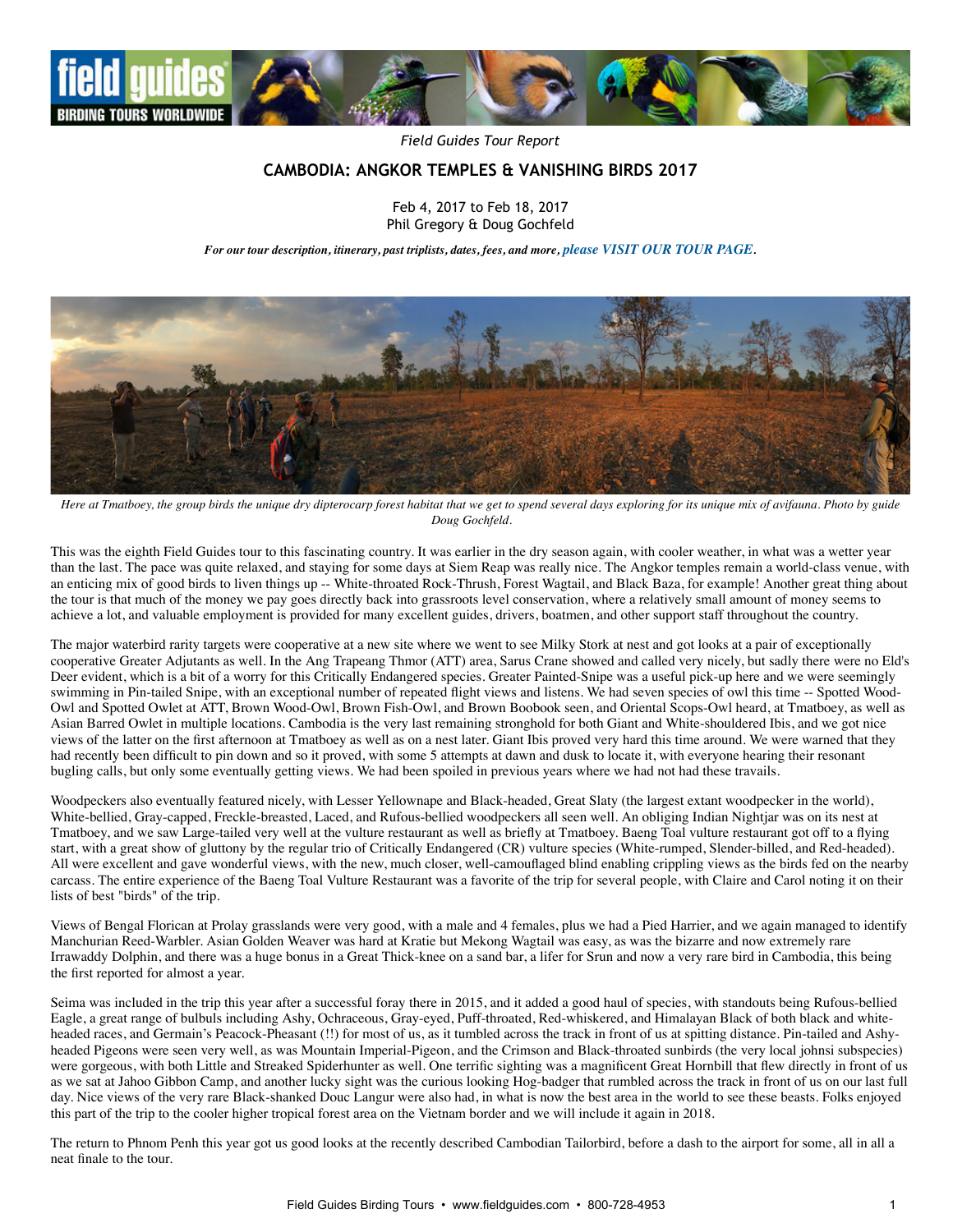Our thanks to Srun for his very cheerful and entertaining company, plus his excellent organizational and birding skills, and the bottomless reservoir of Cambodian cultural information and folklore, which he shared generously! Thanks to the staff at Sam Veasna Center for their usual very fine job, and to the assorted drivers, boatmen and local guides who did so much for us. Also, thanks to Karen at Field Guides HQ for a fine job with the tour logistics, and to my co-leader Doug on just his second Asian tour, who benefited us all with his bird-finding skills and phenomenal memory for calls, plus photographic documenting and eBird delving. It was a memorable trip once again and we both look forward to traveling with you on future adventures near or far.

--Phil in Phnom Penh and Brisbane & Doug in New York

### KEYS FOR THIS LIST

One of the following keys may be shown in brackets for individual species as appropriate:  $* =$  heard only, I = introduced, E = endemic, N = nesting, a = austral migrant,  $b =$  boreal migrant

### **BIRDS**

#### *Anatidae (Ducks, Geese, and Waterfowl)*

- LESSER WHISTLING-DUCK (Dendrocygna javanica) A bunch around ATT, and then a small flock flying around the Manchurian Reed-Warbler spot at the Prolay Grasslands.
- **COMB DUCK (OLD WORLD)** (Sarkidiornis melanotos melanotos) We had a few of these moving around over the lotus beds out on the lake at ATT, giving prolonged flight views.
- COTTON PYGMY-GOOSE (Nettapus coromandelianus) We front-loaded this species on the trip, seeing it on 3 of the first 4 days, at Phnom Krom, the boat ride to the Prek Toal colony, and at ATT.

**INDIAN SPOT-BILLED DUCK** (Anas poecilorhyncha haringtoni) – Small numbers seen on five days.

**GARGANEY** (Anas querquedula) – A very large flock, numbering around 200 birds, flying around the stork colony at Prek Toal, and present at ATT as well. **[b]**

#### *Phasianidae (Pheasants, Grouse, and Allies)*

**SCALY-BREASTED PARTRIDGE** (Arborophila chloropus) – Heard only east of Mondulkiri. [\*]

**GREEN PEAFOWL** (Pavo muticus) – Played hard to get at Seima. We heard one calling loudly and proudly, but it remained hidden in the forest, and never popped up into a tree for us to see. **[\*]**

- **GERMAIN'S PEACOCK-PHEASANT** (Polyplectron germaini) This secretive and regionally restricted forest-dwelling game bird is very difficult to lay eyes on. We heard two east of Mondulkiri, and even this was considered some sort of victory, as you can often come away without detecting the species at all. However, we had an extremely fortuitous encounter on the last evening of the tour, around the logging track at Seima. As we gathered together to tighten up the group to walk the forest trail, Srun heard some rustling in the nearby understory and motioned for us all to stop. After a few seconds of the rustling coming closer, a Germain's Peacock-Pheasant tumbled out of the forest, and onto the trail right in front of us at point-blank range. It seemed surprised by our presence, and it was across the trail and back into the forest on the other side in less than a second, leaving us wondering if we had just hallucinated the whole event! This was, tellingly, a lifer visual encounter for Phil.
- **CHINESE FRANCOLIN** (Francolinus pintadeanus) A shocking view of one perched high in a tree on our first evening at Tmatboey. It stayed long enough for everyone to get a scope-filling view of this oft-heard, but rarely seen bird. It's conspicuous calling was a constant background noise every morning and evening that we were in dry dipterocarp forest habitat.
- RED JUNGLEFOWL (Gallus gallus gallus) A few of these in more out-of-the-way habitats at Tmatboey, Baeng Toal, and Jahoo Gibbon Camp were wild birds, though the ones walking around the forest at Angkor were feral. **[\*]**

#### *Podicipedidae (Grebes)*

**LITTLE GREBE (LITTLE)** (Tachybaptus ruficollis poggei) – Phnom Krom, Lake Tonlé Sap, Prek Toal, and ATT. In addition to being seen well on the water, the ones on our Prek Toal boat trip even got up high and showed atypically extended views of its awkward and ungainly flight style.

#### *Ciconiidae (Storks)*

- **ASIAN OPENBILL** (Anastomus oscitans) Many seen well at Phnom Krom on day 1, and then a pile of them throughout the boat trip to Prek Toal, with perhaps up to 1,000 seen that day, including one stream of ~600 individuals flying over us as we were eating lunch at the stork colony.
- WOOLLY-NECKED STORK (ASIAN) (Ciconia episcopus episcopus) We had encounters with this species on two different days in Tmatboey, once with 6 birds perched in a tree in the dry dipterocarp, and then 4 birds circling far off in the distance from the overlook at the river.
- LESSER ADJUTANT (Leptoptilos javanicus) We encountered roughly a dozen on the boat ride at Prek Toal, and then had a brief bird flying over the forest at Tmatboey, and a very surprising young bird on the sandy shore of the Mekong River across from our hotel in Kratie. Like many waterbirds in the region, it is threatened by habitat loss, and the species is currently listed as Vulnerable.
- **GREATER ADJUTANT** (Leptoptilos dubius) We were very fortunate with Greater Adjutant this year. It can be a tricky species to nail down, but our very first adjutants of the boat trip to Prek Toal were two of these Endangered behemoths standing in a tree, and they allowed close approach and excellent views as our vessels slogged through the mats of invasive but very interesting water hyacinth that have overtaken the Tonlé Sap area.
- **MILKY STORK** (Mycteria cinerea) One boat had one of these circling very high with a flock of Painted Storks on the way into the colony, and then we were all treated to from-the-boat scope views of a couple of these very rare waterbirds. The Cambodian population, on the outer rim of the species' range, probably numbers around only 20 pairs, and the species is listed as Vulnerable by the IUCN. **[N]**
- **PAINTED STORK** (Mycteria leucocephala) We had over 300 of these well-named storks on our boat trip to Prek Toal, and also had a few at Phnom Krom, ATT, and the Prolay Grasslands. **[N]**

### *Phalacrocoracidae (Cormorants and Shags)*

- **LITTLE CORMORANT** (Microcarbo niger) A few at Phnom Krom, scattered throughout the boat ride to Prek Toal, and then a few dozen around Kratie, with the highest density being on the Mekong River.
- **GREAT CORMORANT (EURASIAN)** (Phalacrocorax carbo sinensis) We had good views of this species, including in direct comparison with its smaller cousins, at Tonlé Sap.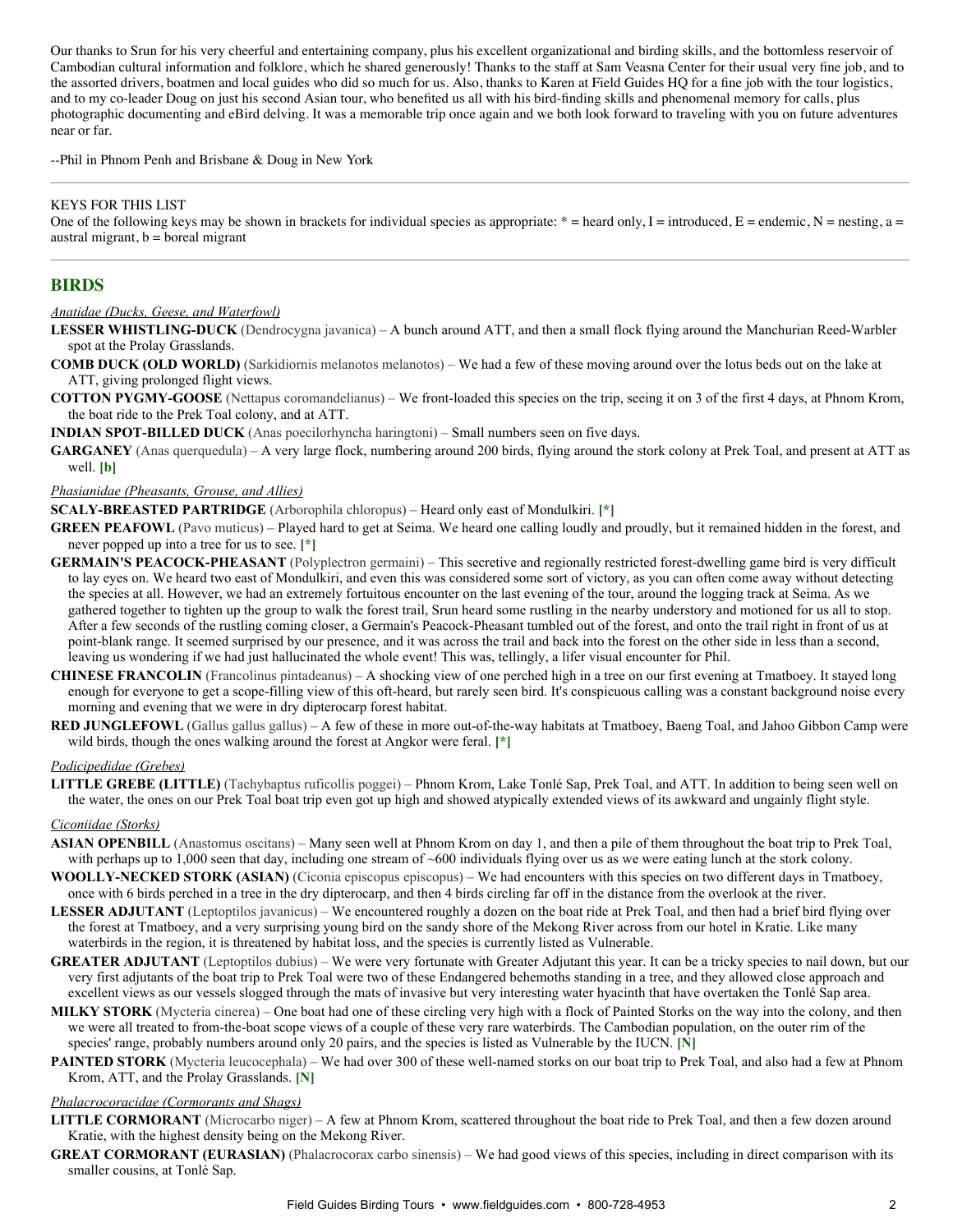**INDIAN CORMORANT** (Phalacrocorax fuscicollis) – The most numerous cormorant of the tour, we had nearly 1,000 around Lake Tonlé Sap and Prek Toal.

## *Anhingidae (Anhingas)*

**ORIENTAL DARTER** (Anhinga melanogaster) – Relatively huge numbers of this Near Threatened species in the Prek Toal area, with well over 600 seen throughout the day. We also had 50 or so on the Mekong.

### *Pelecanidae (Pelicans)*

**SPOT-BILLED PELICAN** (Pelecanus philippensis) – Nearly 100 of these seen on our Prek Toal boat ride, and a handful were seen on the drive to ATT. Prek Toal is the last place where appreciable numbers of this species breed in southeast Asia. They are so impressive that David H. selected these behemoths as one of his birds of the tour.

### *Ardeidae (Herons, Egrets, and Bitterns)*

**YELLOW BITTERN** (Ixobrychus sinensis) – Various individuals seen by several on the boat ride through Prek Toal.

- **CINNAMON BITTERN** (Ixobrychus cinnamomeus) Seen by several on the boat ride through Prek Toal, and then seen well by all in the rice paddy adjacent to the visitor's center at ATT.
- **BLACK BITTERN** (Ixobrychus flavicollis) This bird was encountered by a couple of people during the Prek Toal boat ride, and then there was one perched up on a bare bush when we got out to the ranger station at the stork colony.
- GRAY HERON (Ardea cinerea) Seen on four of the first five days, and then again by some on the Mekong. Not a very numerous species along our route.
- **PURPLE HERON** (Ardea purpurea) Reasonable views at Phnom Krom, and then excellent views during the boat trip through Prek Toal, where we had at least 8.
- **GREAT EGRET (EURASIAN)** (Ardea alba alba) Scattered wherever we were near large bodies of water, with ~30 on our ATT day.
- **INTERMEDIATE EGRET (INTERMEDIATE)** (Mesophoyx intermedia intermedia) This species was seen in several birding locations, as well as frequently while driving. There was a truly impressive feeding frenzy of ~200 them along the shore of Lake Tonlé Sap just before we went into Prek Toal.
- **LITTLE EGRET (WESTERN)** (Egretta garzetta garzetta) Largest numbers were on the river on the way to Tonlé Sap, near the floating village. **CATTLE EGRET (EASTERN)** (Bubulcus ibis coromandus) – Largest numbers were around the Baeng Toal Vulture Restaurant.
- **CHINESE POND-HERON** (Ardeola bacchus) Pond-Herons were seen on almost every day of the trip, and most or all of these are presumed to be the common Chinese Pond-Heron, though they are often indistinguishable from Javan Pond-Heron at this time of year.
- **STRIATED HERON** (Butorides striata) Briefly seen on both boat trips, in Prek Toal and along the Mekong River (the latter coming at the Thick-Knee spot).
- **BLACK-CROWNED NIGHT-HERON (EURASIAN)** (Nycticorax nycticorax nycticorax) Big numbers at Prek Toal, with single flocks of over 100 birds at a time flying around the marsh. We estimated a minimum of 400 seen from the boat.

### *Threskiornithidae (Ibises and Spoonbills)*

- **GLOSSY IBIS** (Plegadis falcinellus) Despite being a write-in species for the tour, we had ~100 at Prek Toal, and then David B. picked out a few at ATT the next day.
- **BLACK-HEADED IBIS** (Threskiornis melanocephalus) Prek Toal only, but great views out by the stork colony, and a few others seen in flight elsewhere during that day. The great views of this Near Threatened ibis made this species one of Jan's birds of the trip.
- **WHITE-SHOULDERED IBIS** (Pseudibis davisoni) We were welcomed to Tmatboey with a fantastically close flyby of this Critically Endangered species on our very first afternoon walk there. It then perched out in the open and vocalized several times, giving good views to all. A couple of days later we saw another adult sitting in an active nest. There are estimated to be  $\sim$ 1,000 of these left in the world, with an estimated 87%-95% of them in northern Cambodia. **[N]**
- **GIANT IBIS** (Pseudibis gigantea) They were tricky for everyone who attempted to see them this season, and this was the only of the endangered target birds that we had trouble with this tour. We made five dawn or dusk treks to try and find these around expected roost sites, and we heard their loud bugling chorus on three of these occasions, but only laid eyes on the species once. Worldwide population estimates for the (Critically Endangered, of course) species currently hover around the 300 mark.

### *Pandionidae (Osprey)*

**OSPREY** (Pandion haliaetus) – One bird foraging over the lake at the Kratie rice fields and marshes.

### *Accipitridae (Hawks, Eagles, and Kites)*

- BLACK-SHOULDERED KITE (Elanus caeruleus) Seen on a couple of occasions, including very early on the first day hovering over the fields at Phnom Krom. Our best views were at the Prolay Grasslands, where several perched up quite nicely for us.
- **ORIENTAL HONEY-BUZZARD** (Pernis ptilorhynchus) Seen on at least four different days, all during the second half of the tour. This included one very memorable all dark adult male at the river near Tmatboey.
- **BLACK BAZA** (Aviceda leuphotes) A couple of these had us running back and forth through the forest near the east entrance to Angkor Wat in search of clear views of them in the canopy, and then we had a couple of other flybys, including one at Koh-Ker that may have been up in the ozone layer by the time we stopped following it.
- **RED-HEADED VULTURE** (Sarcogyps calvus) Five of these hulking beasts on the first afternoon at the Vulture Restaurant, and then five or six in the area the next morning. We had a good mix of males and females, which can be distinguished by eye color. The population of this species, as with just about all asian vultures, has plummeted over the past 20 years, and it is now listed as Critically Endangered.
- WHITE-RUMPED VULTURE (Gyps bengalensis) Formerly considered one of the most abundant large birds of prey in the world, with a population numbering several million, this species is now Critically Endangered, like most of the other vulture species in Asia, due in large part to the use of diclofenac on cattle, in conjunction with the collapse of wild large ungulate populations in many parts of the region. We had a nice count of 28 individuals at once during our evening at Baeng Toal, and then 26 the next morning.
- **SLENDER-BILLED VULTURE** (Gyps tenuirostris) At least 3 during both of our sessions in the blind, and possibly up to 5 the first evening. There are only a couple of thousand of these slim-necked beasts left in the world, but the small Cambodian population (less than 150 individuals) has been stable since 2004 or so. In the meantime, there has been a 97% drop in the population in India and Nepal over the past 20 years. The species is, of course, listed as Critically Endangered.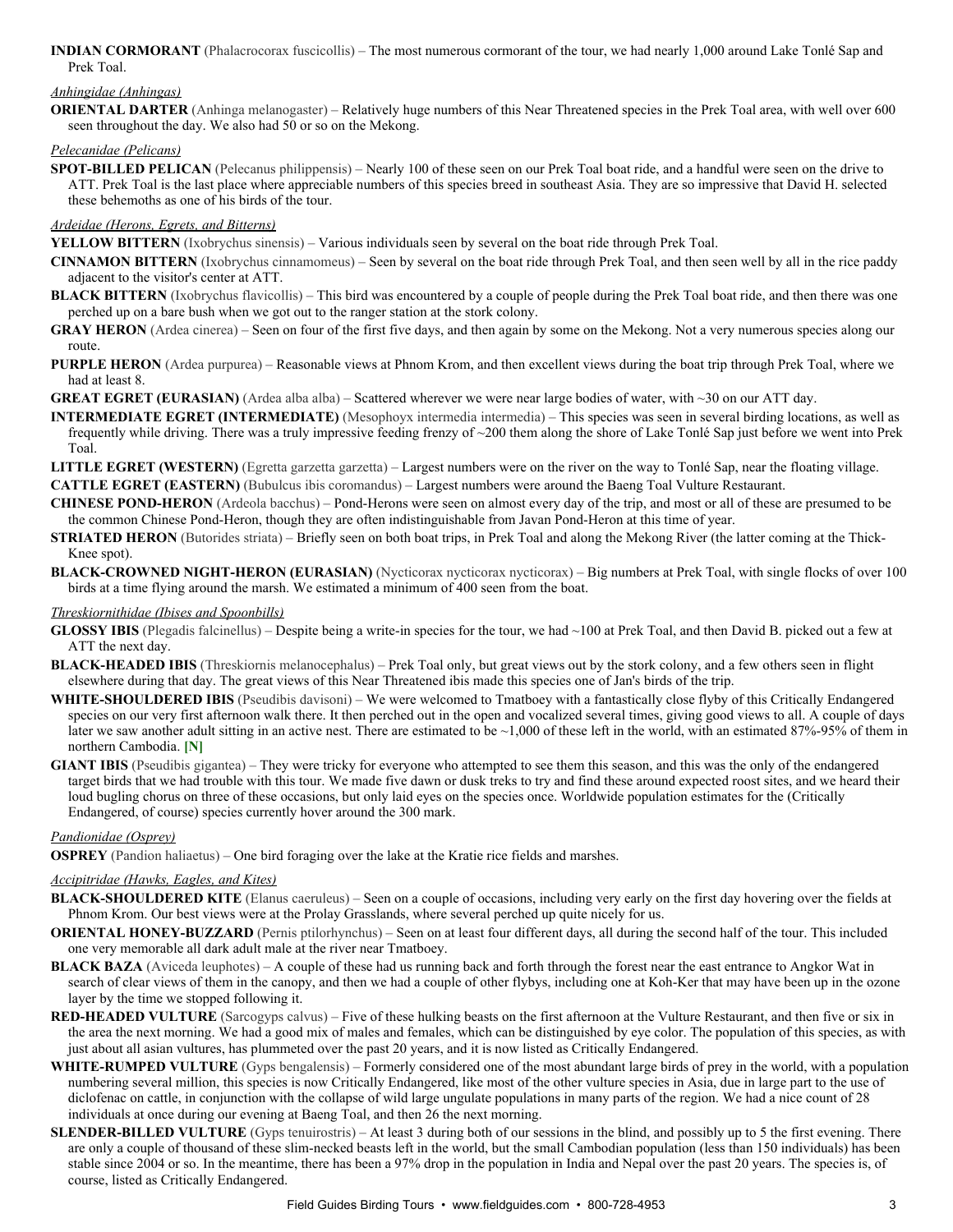- **CRESTED SERPENT-EAGLE** (Spilornis cheela) Seen almost every day from our arrival at Tmatboey onwards, and its distinctive call was heard several times as well, including over the lodge at Tmatboey.
- **CHANGEABLE HAWK-EAGLE** (Nisaetus limnaeetus) A distant dark-morph bird circling to the west of the lodge at Tmatboey, this form is one of the only raptors in the region that is uniformly dark with essentially no pale markings.
- **RUFOUS-BELLIED EAGLE** (Lophotriorchis kienerii formosus) We had a crisply plumaged juvenile flying over the forest on our last evening of birding, along the logging track at Seima. David H. did well to spot this bird when it was still fairly low, because it then circled for a few minutes until it had ascended to the stratosphere and we lost sight of it!
- **BLACK EAGLE** (Ictinaetus malaiensis) Excellent views of a young bird coursing around low over the forest remnant east of Mondulkiri on the morning of our last full day of birding.
- **GREATER SPOTTED EAGLE** (Clanga clanga) A distant view of a Clanga eagle in the distance at ATT was all we got on this low density winter visitor to the region.
- **RUFOUS-WINGED BUZZARD** (Butastur liventer) Quite common in the dry forest from ATT onwards through the Baeng Toal. Repeated excellent views, including a bird circling overhead with a stick in its talons at ATT.
- **EASTERN MARSH-HARRIER** (Circus spilonotus) Seen reasonably well at ATT and Prolay Grasslands, including some striking males.
- **PIED HARRIER** (Circus melanoleucos) We got on a young male near the village of Mechrey, seen from the bus, and then had a few at distance at ATT and Prolay.
- **CRESTED GOSHAWK** (Accipiter trivirgatus) A brief view of an adult terrorizing a stretch of bamboo at the Oromis Guest House.
- **SHIKRA** (Accipiter badius) The most widespread accipiter on the tour, we got some nice perched views at multiple locations, starting at Angkor Wat.
- **BLACK KITE** (Milvus migrans) A handful of these flying around the grasslands at ATT, including circling in a mixed flock with Eastern Marsh Harriers.
- **GRAY-HEADED FISH-EAGLE** (Ichthyophaga ichthyaetus) One bird seen from the boats in Prek Toal, perched in the top of a tree near a nonactive nest.

### *Otididae (Bustards)*

**BENGAL FLORICAN** (Houbaropsis bengalensis) – Excellent views this year, as a male flew by at point blank range, and we had scope views of multiple females in the grasslands themselves. The majority of the population of this Critically Endangered bustard is found in Cambodia, where the population estimates have dropped from ~3,000 to ~600 in the past twenty years, though luckily their current core habitats are now being protected.

#### *Rallidae (Rails, Gallinules, and Coots)*

- WHITE-BROWED CRAKE (Amaurornis cinerea) Heard frequently at Prek Toal, and then one calling at the Kratie marshes, but we never had one in view. **[\*]**
- **RUDDY-BREASTED CRAKE** (Zapornia fusca) Heard calling at the Kratie marshes. [\*]
- **WATERCOCK** (Gallicrex cinerea) We had a look at one in flight twice at Phnom Krom, as it flew between dense rice paddies and lotus beds.
- **BLACK-BACKED SWAMPHEN** (Porphyrio indicus indicus) A gathering of over 100 individuals together at Phnom Krom on our first afternoon was the most memorable experience. The species was also seen at Prek Toal, ATT, and a single bird in a bush at the Kratie fields and marshes.

### *Gruidae (Cranes)*

**SARUS CRANE** (Antigone antigone sharpii) – We had a particularly excellent Sarus Crane experience at the grasslands near ATT this year, with over 50 individuals seen, and some really great vocalizing heard. We also ran into a small group flying by out at the Prolay Grasslands.

### $Burhinidae$  (Thick-knees)

**GREAT THICK-KNEE** (Esacus recurvirostris) – A big surprise bonus bird on our Mekong River boat trip, this was the first report of the species in Cambodia in almost a year. This species has declined in Southeast Asia over the past couple of decades, and is now a very infrequently encountered rarity. This unexpected encounter provided one of Doug's birds of the tour.

### *Recurvirostridae (Stilts and Avocets)*

**BLACK-WINGED STILT** (Himantopus himantopus) – Good flocks near Phnom Krom, at Prek Toal, and a particularly large gathering of over 200 at ATT.

### *Charadriidae (Plovers and Lapwings)*

**PACIFIC GOLDEN-PLOVER** (Pluvialis fulva) – A big flock of 110 of these was a nice surprise at ATT. [b]

**RED-WATTLED LAPWING** (Vanellus indicus atronuchalis) – Seen well at ATT, and heard pre-dawn at Baeng Toal.

**LITTLE RINGED PLOVER (DUBIUS/JERDONI)** (Charadrius dubius jerdoni) – A handful of these in a couple of spots along the Mekong River during our boat trip out of Kratie.

### *Rostratulidae (Painted-Snipes)*

**GREATER PAINTED-SNIPE** (Rostratula benghalensis) – We finally got a look at one of these in the ATT rice fields, after having sifted through over 20 snipe of other species first!

### *Jacanidae (Jacanas)*

**PHEASANT-TAILED JACANA** (Hydrophasianus chirurgus) – Good views at Phnom Krom on morning #1, and then a handful at ATT.

### *Scolopacidae (Sandpipers and Allies)*

- BLACK-TAILED GODWIT (Limosa limosa) A low-density winterer in most of Cambodia, we got one of these in a flock of Black-winged Stilts on the way out of Phnom Krom on day 1, and then a few caught up with the distant group of 6 that flew by while we were on the boat on Tonlé Sap. **[b]**
- **LONG-TOED STINT** (Calidris subminuta) A group of three of these flew by calling quite close as we wrapped up our first morning's birding at Phnom Krom. **[b]**
- **COMMON SNIPE** (Gallinago gallinago) Outnumbered quite handily by the following species, we only had one bird ATT that we identified definitively as a Common Snipe. **[b]**
- **PIN-TAILED SNIPE** (Gallinago stenura) We had a couple along the roadside at Phnom Krom on our first morning, and then an astounding minimum of 22 at the rice fields at ATT, with many calling and giving good flight views, and a couple seen reasonably well on the ground. **[b]**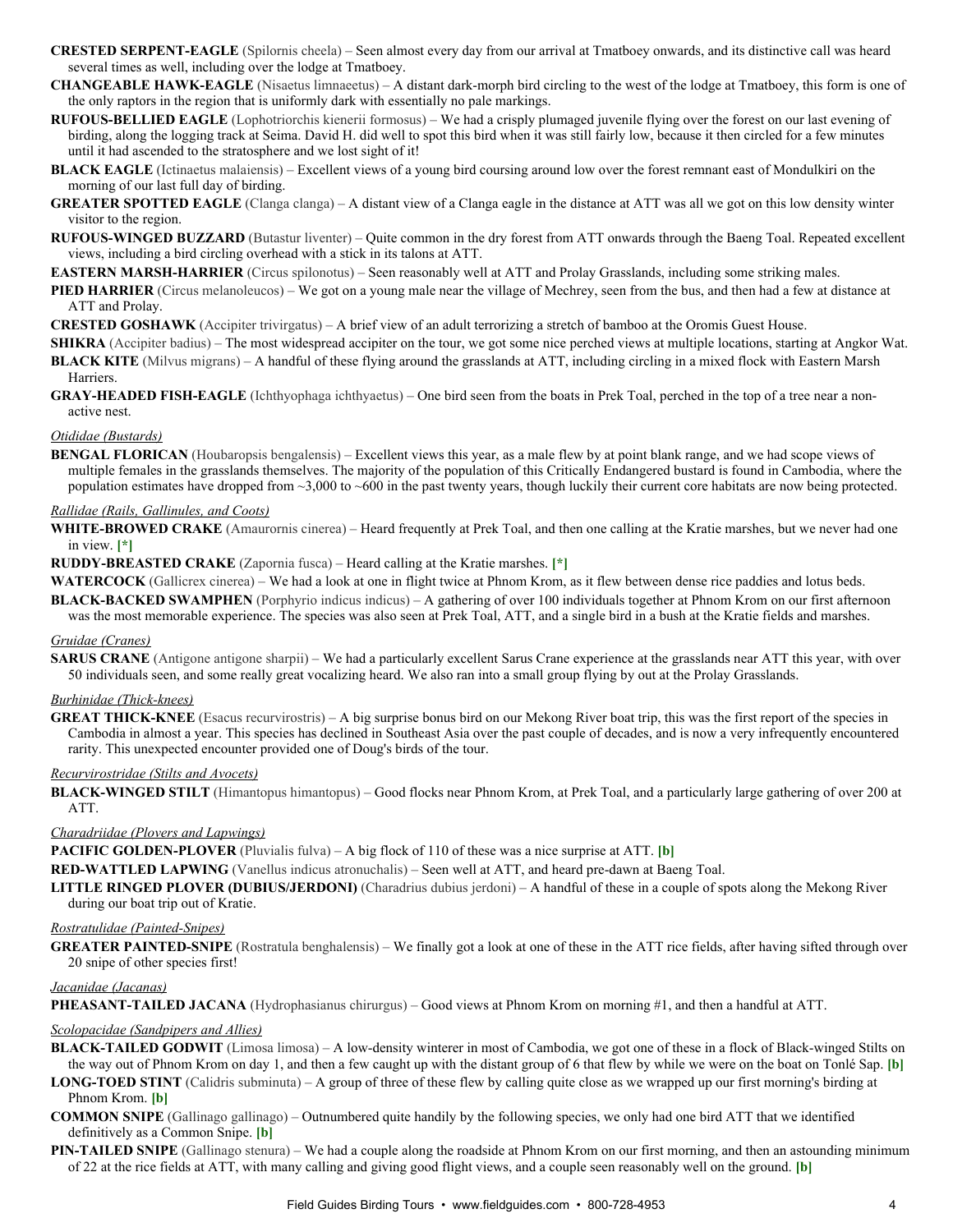### **COMMON SANDPIPER** (Actitis hypoleucos) – One of these on a rock in the Mekong River on our Mekong boat ride. **[b]**

**SPOTTED REDSHANK** (Tringa erythropus) – Phil spotted one of these in the muddy pools in the the roadside ditch as we drove into the Sarus Crane fields near ATT, and it turned out to be our only one of the tour. **[b]**

**COMMON GREENSHANK** (Tringa nebularia) – Small numbers at Phnom Krom, Prek Toal, ATT, and one at the Prolay Grasslands. **[b]**

**MARSH SANDPIPER** (Tringa stagnatilis) – At least two in flight around Phnom Krom, and then a group of three silently flying over the Sarus Crane location near ATT. **[b]**

**WOOD SANDPIPER** (Tringa glareola) – A handful each at Phnom Krom, Prek Toal, and ATT, and one last individual in the small pond at the Prolay Grasslands near the Manchurian Reed-Warbler spot. **[b]** 

### *Turnicidae (Buttonquail)*

**SMALL BUTTONQUAIL** (Turnix sylvaticus) – We flushed a few walking through some grass at the Prolay Grasslands, and most good reasonable inflight views of what was the sole representative of the family Turnicidae on our trip list.

### *Glareolidae (Pratincoles and Coursers)*

**ORIENTAL PRATINCOLE** (Glareola maldivarum) – Seen mostly in flight, but quite frequently, well, and close at Phnom Krom, Prek Toal, ATT, and Prolay. We also had a couple of high flying birds just before we left the Cambodian Tailorbird spot near Phnom Penh on the final afternoon.

**SMALL PRATINCOLE** (Glareola lactea) – A few of us got good looks at the very striking wing pattern of this diminutive pratincole as two flew by us as we approached our first Mekong Wagtail during our boat trip on the Mekong River.

### *Laridae (Gulls, Terns, and Skimmers)*

- **BROWN-HEADED GULL** (Chroicocephalus brunnicephalus) We ran into a loose group of a dozen of these on Tonlé Sap as we returned from Prek Toal. This is fairly low density and local in the region, so it's always nice to catch up with this gull (indeed it's nice to see ANY gull in inland Southeast Asia).
- **CASPIAN TERN** (Hydroprogne caspia) The final bird added to the trip list, we had one of these fly over our cars, in the company of some mediumsized terns which it dwarfed, as we crossed the Mekong River into Phnom Penh.
- **WHISKERED TERN** (Chlidonias hybrida) A truly impressive showing of these along the marshy western shore of Tonlé Sap, with at least 2,000 individuals spread out over a mile or so.

### *Columbidae (Pigeons and Doves)*

**ROCK PIGEON** (Columba livia) – Feral Pigeons in small numbers in settled areas. They especially like the roofs of large temples, even the ones at Angkor, creating an incongruous sight of the species flying over dense forest with no cliffs or cities in sight. **[I]**

**RED COLLARED-DOVE** (Streptopelia tranquebarica) – Scattered throughout, the largest concentrations were at Tmatboey and the Kratie rice fields. **SPOTTED DOVE** (Streptopelia chinensis) – Widespread through the entire tour route. Common but not in extremely high densities.

- **ASIAN EMERALD DOVE** (Chalcophaps indica) After a couple of brief flybys, we had unusually excellent views of a few of these perched and feeding just above eye level around the logging track at Seima Forest. A real showstopper of a dove when you get a good look at it.
- **ZEBRA DOVE** (Geopelia striata) Have expanded rapidly through the country, after the first records only a couple of decades ago. Now present throughout. Our largest number was at the Phnom Krom rice fields  $(\sim 50)$ .
- **PINK-NECKED PIGEON** (Treron vernans) We had one of these stunning males sitting up in a tree in the early morning sunlight at Tmatboey, and then we had an encore presentation of a pair perched atop a much shorter tree right next to our rest stop on the way back to Phnom Penh on the final day.
- **ASHY-HEADED GREEN-PIGEON** (Treron phayrei) A female perched up for ages at the Jahoo Gibbon Camp was a nice addition to the trip, and an unexpected lifer for Phil!
- **THICK-BILLED PIGEON** (Treron curvirostra) Really good and prolonged views of a few birds feeding in a fruiting tree at Ta Prohm, and then another few encounters at various places around Seima, including perched in direct comparison to the next species east of Mondulkiri.
- **PIN-TAILED PIGEON** (Treron apicauda) The most common Treron (Green-Pigeon) that we encountered around Seima. Not as widespread as Thick-billed, but we had 15 near the Oromis dam, and another 20 or so east of Mondulkiri. A very distinctive green-pigeon, with its long central tail feathers making it easy to identify in flight, a rare trait for this genus.
- **GREEN IMPERIAL-PIGEON** (Ducula aenea) Singles around Tmatboey, including at the river. One was briefly perched up in view at the Brown Boobook spot.

**MOUNTAIN IMPERIALPIGEON** (Ducula badia) – Encountered in the Seima area, and seen well around Oromis as well as east of Mondulkiri.

### *Cuculidae (Cuckoos)*

**GREATER COUCAL** (Centropus sinensis) – In addition to the frequent din of their call in the background of our activities throughout the country, we had an unusually close encounter with one of these on the Mekong River. While approaching the area where our Irrawaddy Dolphins awaited, we noticed something floating down the river a couple of hundred yards away, and we couldn't tell if it was detritus or some marine animal. After some distant photos and seeing an orange bit pop out of the water, we realized it was not a marine animal at all, but actually a Coucal with nothing but its head above water! After sending what must have sounded like quite an odd radio transmission to the other boat ("There's a Coucal in the white water."), we diverted our boat in its direction, and after a couple of passes were able to rescue a sopping wet Greater Coucal from the clutches of the Mekong River. Coucal safely on board, we took a look at the dolphins while we let our new on-board visitor dry out in the sun and wind, and by the time we brought it back to shore it was mostly dry, and we were able to release it in appropriate habitat. It ended up as a win for all involved, but it will forever remain a mystery as to why it was in the river in the first place!

**LESSER COUCAL** (Centropus bengalensis) – Heard around Phnom Krom the first day. **[\*]**

**GREEN-BILLED MALKOHA** (Phaenicophaeus tristis) – A really great trip for views of this normally secretive and wary species. Seen well along the road leaving the Prek Toal boat, then very well at Mechrey, and then several excellent views of the species at Seima for good measure.

**ASIAN KOEL** (Eudynamys scolopaceus) – Heard throughout, almost every day, and we had one fly over at Baeng Toal.

ASIAN EMERALD CUCKOO (Chrysococcyx maculatus) – A flyby of an adult male glowing in the morning sunlight during our second visit to the Stoeng Chhuk River near Tmatboey.

**VIOLET CUCKOO** (Chrysococcyx xanthorhynchus) – Heard during our morning at the Stoeng Chhuk near Tmatboey. **[\*]**

**BANDED BAY CUCKOO** (Cacomantis sonneratii) – After not hearing this in any of our time in the dry dipterocarp, we ran into a very vocal and then extremely cooperative bird on our first afternoon at Seima, posing in the scope until we had to tear ourselves away to look at Hanging-Parrots.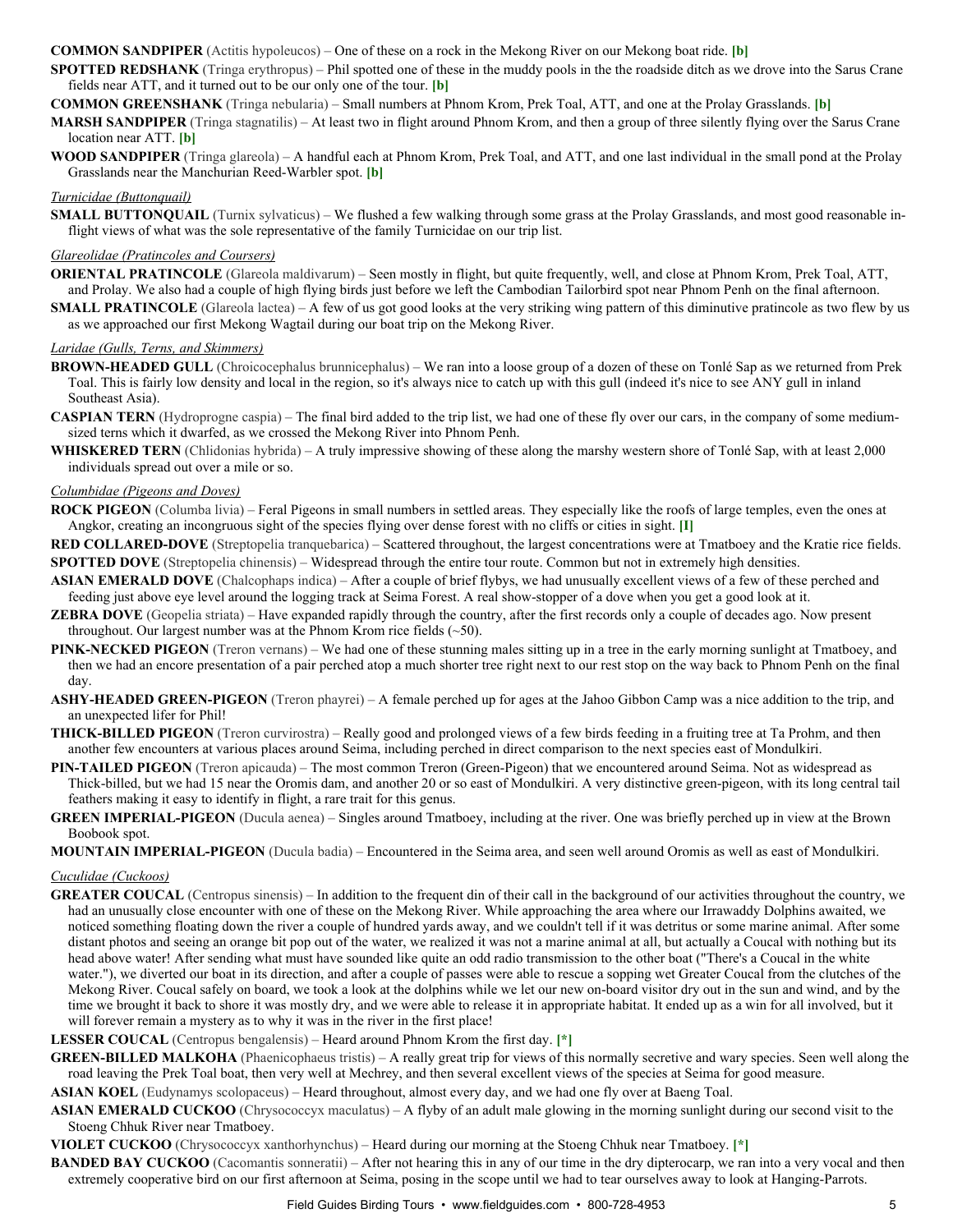**PLAINTIVE CUCKOO** (Cacomantis merulinus) – Lots of calling and some reasonable views at Phnom Krom and ATT.

FORK-TAILED DRONGO-CUCKOO (Surniculus dicruroides dicruroides) – We had good views and good listens to a Drongo-Cuckoo east of Mondulkiri. We even got to watch this Drongo lookalike gulp down a caterpillar.

LARGE HAWK-CUCKOO (Hierococcyx sparverioides) – Great views of a bird hanging around the brush on the riverbank at the Stoeng Chhuk River.

## *Strigidae (Owls)*

**ORIENTAL SCOPS-OWL** (Otus sunia) – This species was heard quite well at both Tmatboey and Baeng Toal. [\*]

- **BROWN FISH-OWL** (Ketupa zeylonensis) We had one of these looking straight at us from within the shadows of its nest cavity on the way to the river near Tmatboey. **[N]**
- **ASIAN BARRED OWLET** (Glaucidium cuculoides) Got good views twice during our trip to Angkor, the first one found by Srun in the canopy of a large tree at Angkor Wat just after breakfast, and then another one closer and out in the open as we were leaving Ta Prohm. It was also commonly heard throughout, though after these great views early on we didn't endeavor to lay eyes on any others.

**SPOTTED OWLET** (Athene brama) – Good views at ATT, and then a bonus bird at the Cambodian Tailorbird spot at the very end of the trip.

**SPOTTED WOOD-OWL** (Strix seloputo) – A really beautiful owl with its buffy facial disc and dark eyes, the local guides at ATT had one staked out on a day roost, much to all of our delights.

- **BROWN WOOD-OWL** (Strix leptogrammica) After a bit of a hike we got a view of one of these on a day roost that the local guides were tracking through the forest at Tmatboey.
- **BROWN BOOBOOK** (Ninox scutulata burmanica) A couple of very vocal birds pre-dawn on one of our early morning Ibis hikes, and on our way out we went back to the spot and located them in the daylight.

### *Caprimulgidae (Nightjars and Allies)*

- **GREAT EARED-NIGHTJAR** (Lyncornis macrotis) One of these massive nightjars flew by us at dusk at the road camp on our first evening at Seima.
- LARGE-TAILED NIGHTJAR (Caprimulgus macrurus bimaculatus) Heard well frequently pre-dawn and post-dusk at both Tmatboey and Baeng Toal, and flushed and seen flying around by most in the daytime at Tmatboey as we left the Brown Wood-Owl site. Then a spectacular view for those few who stayed out late with the night birding excursion at the Vulture Restaurant camp.

**INDIAN NIGHTJAR** (Caprimulgus asiaticus asiaticus) – A great view of one of these on a nest at Tmatboey. **[N]**

**SAVANNA NIGHTJAR** (Caprimulgus affinis monticolus) – Heard well at Tmatboey, we flirted with one of these birds which stayed just out of reach during our night walk. **[\*]**

### *Apodidae (Swifts)*

- **BROWN-BACKED NEEDLETAIL** (Hirundapus giganteus) Good views of this during our morning walk at Baeng Toal. There were some other Needletails on our first evening at Seima, but the views weren't long enough or good enough to determine which species or Hirundapus they were.
- **GERMAIN'S SWIFTLET** (Aerodramus germani) Aerodramus Swiftlets are a very cryptic complex, and are not well understood. We were calling birds with obvious pale off-white rumps and contrast between the underparts and the upperparts/throat Germain's, and we're not 100% sure if we saw any other taxa in addition to this. Much more research on these birds is certainly warranted to lock down variation within the various species, as well as seasonal movements.
- **HOUSE SWIFT** (Apus nipalensis) A bit of a surprise, we had a few of these circling over broadleaf evergreen forest on our last evening birding Seima.

**ASIAN PALM-SWIFT** (Cypsiurus balasiensis) – Abundant throughout the trip until we got to Seima, where they were present but not ubiquitous.

### *Hemiprocnidae (Treeswifts)*

**CRESTED TREESWIFT** (Hemiprocne coronata) – This handsome and graceful Treeswift was a welcome addition to the tour once we got to the dry dipterocarp forests, and was seen daily thereafter.

### *Trogonidae (Trogons)*

**ORANGE-BREASTED TROGON** (Harpactes oreskios) – Heard only on the trails below the Jahoo Gibbon Camp.

*Upupidae (Hoopoes)*

**EURASIAN HOOPOE** (Upupa epops) – Seen and heard several times, with views of perched birds at ATT and Baeng Toal.

### *Bucerotidae (Hornbills)*

- **GREAT HORNBILL** (Buceros bicornis) This provided one of the great experiences of the trip. After our morning walk at the Jahoo Gibbon Camp we retired to the porch overlooking the nearby meadow for a brief rest and vigil of the open area. Only a minute or two after we arrived there, a Great Hornbill exploded out of the forest and flew very slowly over the clearing in front of us at treetop height. It even paused in some nearby trees to allow those who hadn't been up there for the initial sighting to get a second chance at it. Both Doug and Phil voted this as one of their birds of the trip.
- **ORIENTAL PIED-HORNBILL** (Anthracoceros albirostris) Encountered at Ta Prohm, Tmatboey, Baeng Toal, Seima (Jahoo Gibbon Camp), and then a big haul of nearly 20 individuals east of Mondulkiri on our last full day of birding.

### *Alcedinidae (Kingfishers)*

- **COMMON KINGFISHER (COMMON)** (Alcedo atthis taprobana) Phnom Krom, Prek Toal, ATT, and then Srun magicked up a wellcamouflaged one at Oromis dam.
- **BANDED KINGFISHER** (Lacedo pulchella) We heard two of these secretive forest kingfishers below the Jahoo Gibbon Camp, but they stayed shrouded by the jungle and out of sight. **[\*]**
- **STORK-BILLED KINGFISHER** (Pelargopsis capensis) Great views of a great bird! We encountered one of these appropriately-named kingfishers on the Stoeng Chhuk River near Tmatboey during our productive morning visit to the site.
- WHITE-THROATED KINGFISHER (Halcyon smyrnensis perpulchra) Ran into a few of these here and there, with the best views coming along the road on the way to ATT and at the Kratie marshes.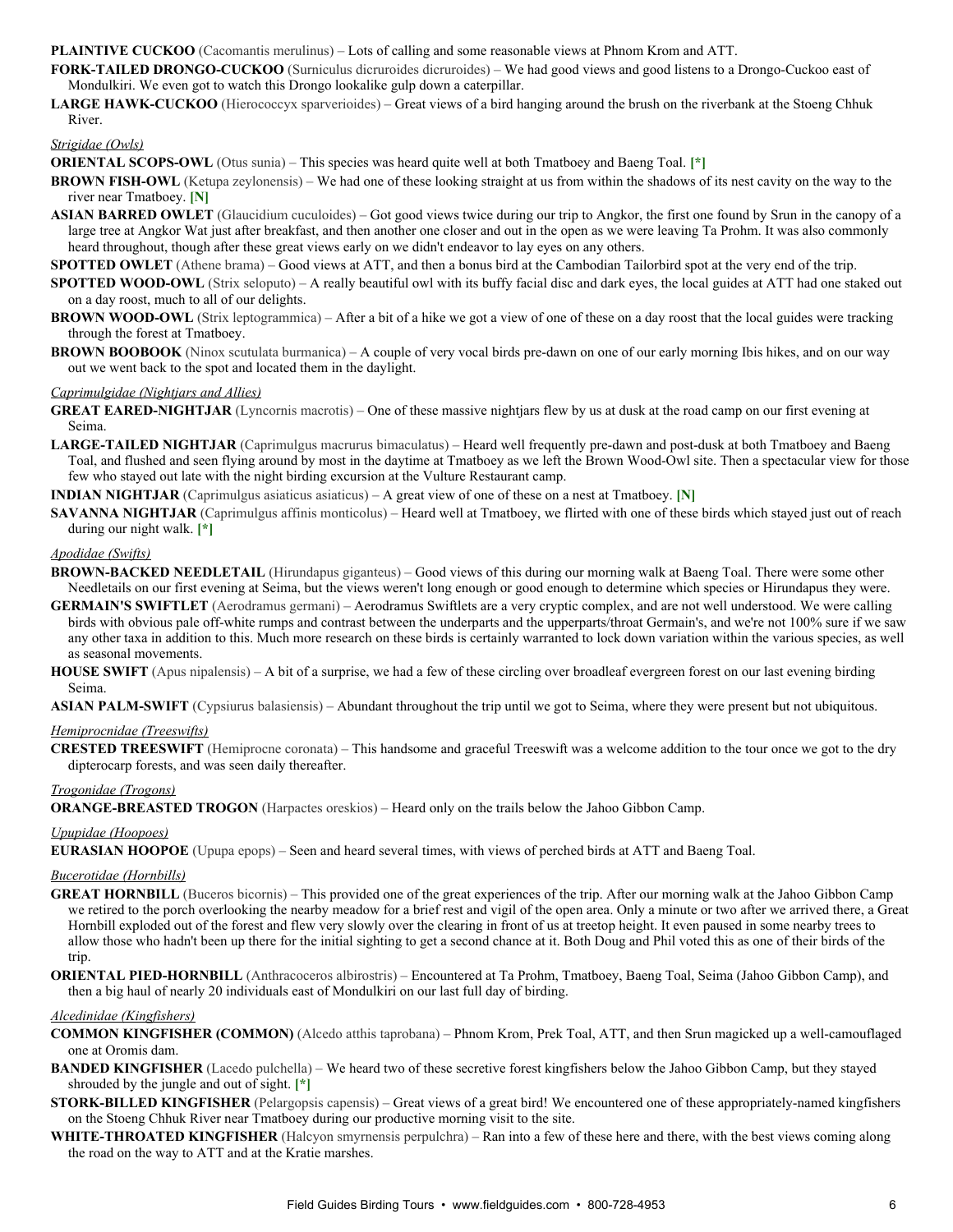- **BLACK-CAPPED KINGFISHER** (Halcyon pileata) Good perched views of a distant bird on the first morning at Phnom Krom, and then at least three encountered during the Prek Toal boat trip.
- **PIED KINGFISHER** (Ceryle rudis leucomelanurus) This striking Kingfisher was seen on four days, including at Phnom Krom, and ATT, and showed well on the Mekong as well.

### *Meropidae (Bee-eaters)*

- **BLUE-BEARDED BEE-EATER** (Nyctyornis athertoni athertoni) A couple of squirrely individuals at the river near Tmatboey that gave scope views for some, though all saw them in flight.
- **GREEN BEE-EATER (RUSSET-CROWNED)** (Merops orientalis ferrugeiceps) This vibrantly colored bee-eater was seen in low densities but regularly once we got to open, dry habitats, and we ran into it for 6 days in a row in the middle of the tour. This a species ripe for splitting, so keep track of this one if you've seen a Green Bee-eater outside of SE Asia.
- **BLUE-TAILED BEE-EATER** (Merops philippinus) Good numbers of this beautiful bee-eater at Phnom Krom and ATT, and scattered through much of the rest of our route, though it isn't common in the dry dipterocarp.
- **CHESTNUT-HEADED BEE-EATER** (Merops leschenaulti leschenaulti) A few at Tmatboey and some saw a few along the road in the Seima area.

### *Coraciidae (Rollers)*

**INDIAN ROLLER (BLACK-BILLED)** (Coracias benghalensis affinis) – Seen in small numbers most days, with some great views atPhnom Krom, ATT, and Tmatboey. A real showstopper anytime you get a close one in good light.

### *Megalaimidae (Asian Barbets)*

- **COPPERSMITH BARBET** (Psilopogon haemacephalus) This small but boldly marked barbet was seen in several places around Siem Reap, and then once more east of Mondulkiri.
- **BLUE-EARED BARBET** (Psilopogon duvaucelii) The common barbet species along the road through Seima, we also heard them around the Oromis area and at Jahoo Gibbon Camp. **[N]**
- **REDVENTED BARBET** (Psilopogon lagrandieri) Heard calling loudly and repetitively east of Mondulkiri and eventually seen here as well.
- **GREEN-EARED BARBET** (Psilopogon faiostrictus) This big streaky barbet was seen teed up at the Seima road camp the first evening in that region, and then again the next day at Jahoo Gibbon Camp.
- **LINEATED BARBET** (Psilopogon lineatus) The default Barbet through most of the locations on the tour, with the exception of the Seima area. Their calls were an almost constant background noise at Tmatboey and Baeng Toal.
- **INDOCHINESE BARBET** (Psilopogon annamensis) Numerous in the Oromis area, and east of Mondulkiri. We saw this sharp-looking species well several times over the two days that we were in its habitat in Seima.

#### *Picidae (Woodpeckers)*

- **GRAY-CAPPED WOODPECKER** (Dendrocopos canicapillus) Seen well repeatedly at Tmatboey, and then again near the Oromis dam. **FRECKLE-BREASTED WOODPECKER** (Dendrocopos analis) – Seen well at ATT and Prolay.
- **RUFOUS-BELLIED WOODPECKER** (Dendrocopos hyperythrus) After whiffing on this gorgeous woodpecker at Tmatboey, we procured a ridiculously cooperative pair during our morning at Baeng Toal. This charismatic woodpecker was one of the birds of the trip for both Wim and David H.
- **WHITE-BELLIED WOODPECKER** (Dryocopus javensis) After a fleeting view of a vocal bird at Tmatboey, we tracked down a much more confiding individual at Baeng Toal that posed for everyone to study in the scopes at leisure.
- **LESSER YELLOWNAPE** (Picus chlorolophus) One bird heard well and then flying by very close at Tmatboey.
- **LACED WOODPECKER** (Picus vittatus) David B. found us one of these along the memorable logging track on our last evening of birding, and it ended up showing fairly well for the group.
- **BLACK-HEADED WOODPECKER** (Picus erythropygius) We got spoiled by repeated views of this gorgeous woodpecker at several spots, starting at ATT, but also including Tmatboey and Baeng Toal.
- **COMMON FLAMEBACK** (Dinopium javanense) The best views of this were at Tmatboey.
- **GREATER FLAMEBACK (GREATER)** (Chrysocolaptes guttacristatus guttacristatus) Seen a few times, at Baeng Toal and Seima, with our most cooperative individual being east of Mondulkiri.
- **GREAT SLATY WOODPECKER** (Mulleripicus pulverulentus) Now likely the largest (by length) extant woodpecker species. We had a phenomenal experience with a family of three giving us a great show with their raucous wing-flicking antics, and Wim and Sue both voted for this as one of their best birds of the tour.

### *Falconidae (Falcons and Caracaras)*

- **WHITE-RUMPED FALCON** (Polihierax insignis) A pair seen amazingly well at the pagoda near Koh-Ker, seen briefly copulating, and visiting a prospective nest hole in a dead tree. A very habitat-specific and sought-after species that we get regularly on this tour. Classified by the IUCN as Near Threatened, and another of Jan's birds of the tour. **[N]**
- **COLLARED FALCONET** (Microhierax caerulescens) Da, our lead driver, found and identified one quite close to the road while we were distracted looking for White-rumped Falcons, and we all enjoyed this remarkably accommodating individual, which ended up being one of Kristine's favorite birds of the tour.
- **EURASIAN KESTREL** (Falco tinnunculus) Not regularly seen on the tour, we had one right in Siem Reap, adjacent to the Flying-Fox colony at the Royal Gardens.
- **PEREGRINE FALCON** (Falco peregrinus) A nice fairly close flyby of an adult while we were on the boats on the Mekong River.

### *Psittaculidae (Old World Parrots)*

**ALEXANDRINE PARAKEET** (Psittacula eupatria) – Excellent views of a couple of birds perched up for ages at Ta Prohm in the Angkor complex. **BLOSSOM-HEADED PARAKEET** (Psittacula roseata) – Surprisingly common at ATT, as they are usually best at Tmatboey. Some really nice looks

### at this attractive parrot at both locations.

**RED-BREASTED PARAKEET** (Psittacula alexandri) – The most common Psittacid on the tour, these vocal and conspicuous birds were seen on most days, with single flocks numbering up to 50 individuals on multiple occasions.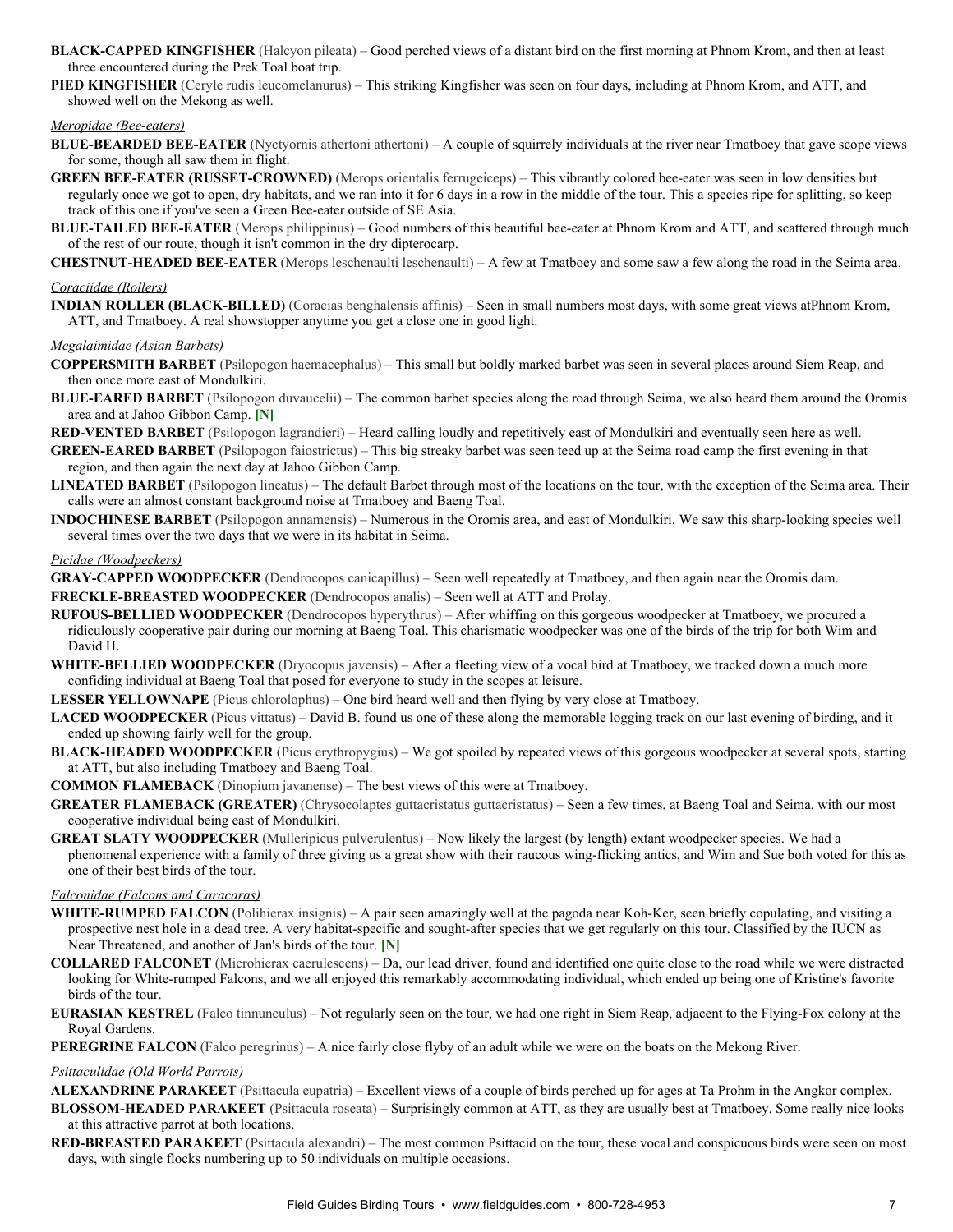VERNAL HANGING-PARROT (Loriculus vernalis) – This is typically a difficult species to get good looks at, and usually you are alerted to their presence when they call as they fly quickly overhead and disappear into the ether. This year, however, we had repeated phenomenal views of these adorable little parrots every day that we were at Seima Forest, after a couple of here-and-gone flybys at Tmatboey. In a couple of instances, we even got to see them hanging upside down as they fed.

### *Eurylaimidae (Asian and Grauer's Broadbills)*

**LONG-TAILED BROADBILL** (Psarisomus dalhousiae) – We heard the distinctive and loud call of this bird a couple of times on the morning when we birded the road east of Mondulkiri. Alas, it decided to stay hidden in the inaccessible depths of the forest, and we never did get a visual. **[\*]**

### *Vangidae (Vangas, Helmetshrikes, and Allies)*

- LARGE WOODSHRIKE (Tephrodornis virgatus) Views of this species in the dry dipterocarp forest around Tmatboey, and some may have seen this on the walk out to the Vulture Restaurant on our first afternoon there.
- **COMMON WOODSHRIKE** (Tephrodornis pondicerianus) Repeated excellent views of this species. We found a male bringing food to young in a nest, and a female brooding that same nest at ATT. We then had some great below eye-level views of them in the forests around Tmatboey, where they were foraging close to the ground out in the open like Phoebes. **[N]**
- **BAR-WINGED FLYCATCHER-SHRIKE** (Hemipus picatus) Seen on multiple days, at Tmatboey, Baeng Toal, and Seima, with up to 3 together in one spot.

### *Artamidae (Woodswallows)*

ASHY WOODSWALLOW (Artamus fuscus) – We saw a bunch of these soaring around high over the usual spot in Mechrey, and eventually had a couple come down and land for excellent scope views. Then, we had the species on multiple days at Seima, including an unexpected 8 flying high over the Oromis dam road.

### *Aegithinidae (Ioras)*

**COMMON IORA** (Aegithina tiphia) – Repeated good views of this distinctive yellow-green species, one of very few on the tour that has the classic two white wing-bars. Srun also gave us a wonderful story about the origin of the native name for the species (roughly transliterated as "Shwa-taay chiau").

**GREAT IORA** (Aegithina lafresnayei) – The bigger billed wingbar-less cousin to the previous species, we ran into this species a couple of times in Seima- they seem to prefer big broadleaf evergreen forests, rather than the dry dipterocarp stuff that Common Iora is abundant in.

#### *Campephagidae (Cuckooshrikes)*

- **SMALL MINIVET** (Pericrocotus cinnamomeus) Many good views of this handsome Minivet, including a bunch of slaty-gray, black, and red males. Tmatboey is the place for good views of this one.
- **SCARLET MINIVET** (Pericrocotus speciosus) After being seen briefly by a few folks around the lodge at Tmatboey, everyone caught up with this species at Baeng Toal and then at Seima.
- **ASHY MINIVET** (Pericrocotus divaricatus) Sporadically seen at almost every site, with good views around Angkor and at ATT.
- **BROWN-RUMPED MINIVET** (Pericrocotus cantonensis) We got lucky with extremely good views of a small flock of these as they foraged along the Stoeng Chhuk River near Tmatboey. Also seen at Seima, this species is often only seen in the treetops, so the below eye level views at Tmatboey of this local and sparsely distributed species were a real treat.

**LARGE CUCKOOSHRIKE** (Coracina macei) – Scattered throughout the dry dipterocarp forests at Tmatboey and Baeng Toal.

**INDOCHINESE CUCKOOSHRIKE** (Lalage polioptera) – We heard its distinctive song at Tmatboey, but most people didn't catch up visually with one until towards the end of our time at Seima, when we had scope views of a couple of cooperative individuals, including a very vocal bird east of Mondulkiri.

### *Laniidae (Shrikes)*

- **BROWN SHRIKE** (Lanius cristatus) The common shrike throughout the tour route, this was seen on most days of the tour, often while driving, though we did get some excellent scope views early on. This species is oddly largely absent from the dipterocarp forests around Tmatboey and Baeng Toal.
- **BURMESE SHRIKE** (Lanius collurioides) We had a pair calling and displaying to each other, and almost caught them in the act, during our morning walk at Baeng Toal. We also had scope views at Seima, and a few had a couple perched along the road while driving towards the end of the tour.

### *Vireonidae (Vireos, Shrike-Babblers, and Erpornis)*

WHITE-BELLIED ERPORNIS (Erpornis zantholeuca) – This charismatic little Titmouse wannabe has a checkered taxonomic past, having been formerly known as "White-bellied Yuhina", and now being placed in its own monotypic genus with the vireos in the family Vireonidae. This is probably not the last change in the unsettled taxonomy of this species, with some advocating for it to be placed in its own monotypic family.

### *Oriolidae (Old World Orioles)*

**BLACK-NAPED ORIOLE** (Oriolus chinensis) – Good views at Ta Prohm, Angkor Wat, and then Seima Forest.

**BLACK-HOODED ORIOLE** (Oriolus xanthornus) – Seemingly more widespread and more adaptable to different habitats than Black-naped, we got to see these great looking birds on several days, and saw them perching up and staying view in bare trees multiple times.

### *Dicruridae (Drongos)*

- **BLACK DRONGO** (Dicrurus macrocercus) The default Drongo in open spaces, especially agricultural areas, where they can often be seen perched on the backs of Water Buffalo and Cows in lieu of other exposed perches.
- **ASHY DRONGO** (Dicrurus leucophaeus) We saw several taxa of this species which is fairly widespread in various forests of the region. We saw the Chinese white-faced migrant form (three total taxa in this group, unclear which one we had) at Angkor Wat, the blackish form in a couple of places towards the end of the trip (also three total taxa in this group, and also unclear which one(s) we had), and then the typical sooty form throughout, especially when we got into forests, from Tmatboey on.
- **BRONZED DRONGO** (Dicrurus aeneus) All had views of this inconspicuous Drongo at Tmatboey and then in direct comparison to Hair-crested at the road near the Oromis dam.
- **HAIR-CRESTED DRONGO** (Dicrurus hottentottus) We mostly missed this until we got to Seima, where they are the common Drongo, and we got our fill in every patch of forest that we visited there.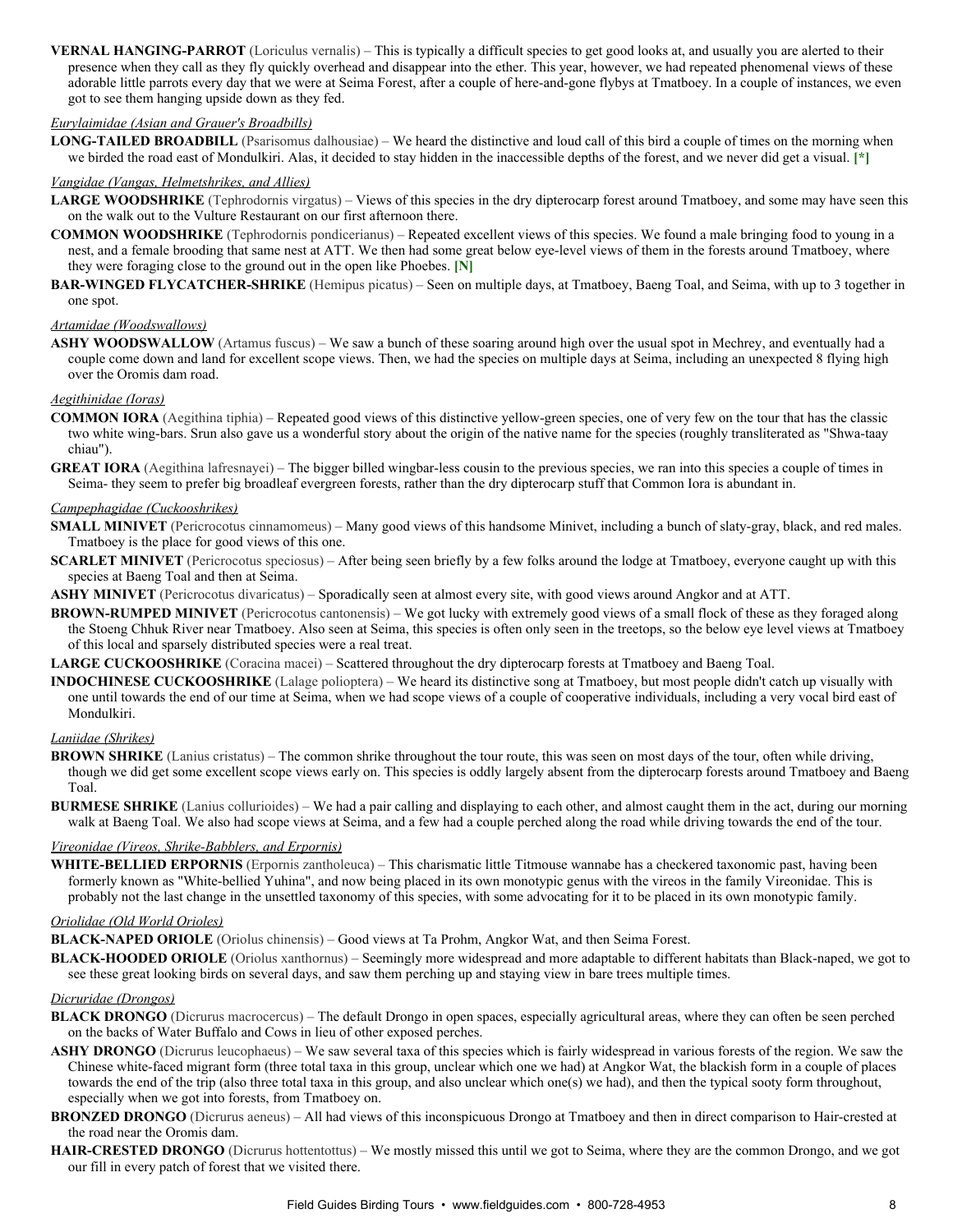**GREATER RACKET-TAILED DRONGO** (Dicrurus paradiseus) – We had a few views of this Drongo and its flowy tail early on in the tour at Angkor Wat and ATT, and then encountered it again on two days at Tmatboey.

### *Rhipiduridae (Fantails)*

- **MALAYSIAN PIEDFANTAIL** (Rhipidura javanica) This fantail inhabits low scrubby habitat near wet area, from rivers, to marshes, to lakes. We had our first views of this species on our first afternoon, along the road at Phnom Krom, and encountered it for the last time during our final birding stop, in Phnom Penh, in the same bushes as the Cambodian Tailorbird.
- **WHITE-THROATED FANTAIL** (Rhipidura albicollis) This is the fantail of broadleaf evergreen forests, and the only place it's available on the tour is in the Seima area. We heard its song frequently during our days there, and finally got good views as one foraged on stones in the river upstream of the Oromis dam.
- **WHITE-BROWED FANTAIL** (Rhipidura aureola) Perhaps our most readily viewed fantail this year. This species likes the dry dipterocarp forest, so we were in its preferred habitat for five days, and multiples were seen on every one of those days. Watching fantails forage is always a joy, and this species, owing to its more open habitat, is the easiest one to get prolonged views of.

### *Monarchidae (Monarch Flycatchers)*

**BLACK-NAPED MONARCH** (Hypothymis azurea) – We saw this in various densely wooded areas including Angkor Wat, the Stoeng Chhuk river at Tmatboey, where most people got their first really good views, and Seima.

### *Corvidae (Crows, Jays, and Magpies)*

- **RED-BILLED BLUE-MAGPIE** (Urocissa erythroryncha) We were extremely fortunate to have a couple visiting the rice feeder at Tmatboey, which seems to be the only reliable place in the area to see these surprisingly scarce and/or furtive birds.
- **RACKET-TAILED TREEPIE** (Crypsirina temia) We had a few of these at various places, starting at ATT, and got our best views at the river at Tmatboey, where we could even see its bizarre cobalt-blue eyes!
- **LARGE-BILLED CROW (LARGE-BILLED)** (Corvus macrorhynchos macrorhynchos) This taxa is one of at least 13 currently recognized subspecies of Large-billed Crow, a species that is a potential candidate for being chopped into several species by taxonomists in the coming years. This taxa is frequently called "Southern Jungle Crow".

### *Alaudidae (Larks)*

- **AUSTRALASIAN BUSHLARK** (Mirafra javanica horsfieldii) We got to watch these great songsters putting on a great display flight show at the Sarus Crane grasslands, and then had them again at Prolay Grasslands.
- **INDOCHINESE BUSHLARK** (Mirafra erythrocephala) We had these Bushlarks a couple of times in the dry dipterocarp forest at Tmatboey, and even got to see them perched up in trees a couple of times. A strikingly different bird from Australasian Bushlark in terms of behavior and habitat preference.

**ORIENTAL SKYLARK** (Alauda gulgula) – Giving flight displays and singing beautifully over the Bengal Florican fields at the Prolay Grasslands.

### *Hirundinidae (Swallows)*

- GRAY-THROATED MARTIN (Riparia chinensis) Seen very briefly by Phil and one or two others at the Thick-Knee spot on the Mekong boat trip. This habitat-specific species seems to be getting tougher and tougher to track down.
- **BANK SWALLOW** (Riparia riparia) Most of the Riparia that we saw seemed to be the typical widespread Bank Swallow/Sand Martin, though Palethroated Sand Martin is supposed to be in the region and is so similar in plumage to this species that some of these had to be let go simply as "Riparia sp." The biggest aggregation of Bank Swallows we had was at the Prolay Grasslands where we had over 200 foraging over the fields, with almost no representatives of other species of swallow.
- **BARN SWALLOW** (Hirundo rustica) The most numerous and widespread swallow, as is the case in much of the world. There are likely a couple of taxa in play on the tour, with both white-bellied and buff-bellied individuals being seen. Had numbers in the hundreds on several days, including ~500 at ATT, and hundreds more around the burned fields as we drove into the Vulture Restaurant area.
- **WIRETAILED SWALLOW** (Hirundo smithii) A brief look at a bird without long tail streamers by only Phil and a couple of others on the Mekong boat ride furnished the tour with a write-in swallow species.
- **RED-RUMPED SWALLOW** (Cecropis daurica) This large high-flying swallow was well represented, especially around the dry forests in the north. We had ~500 heading to roost during our evening at the river at Tmatboey, and ~1,000 around the burning fields on the way into the Vulture Restaurant.
- **COMMON HOUSE-MARTIN** (Delichon urbicum lagopodum) A bit of a surprise at Seima on the last day, we had a handful on the morning of the final full birding day, and then another one soaring above the logging road. The eastern subspecies of Common House-Martin tends to have characteristics closer to Asian House-Martin, but the extensive white rumps, and clean underparts made these fairly straightforward Common House-Martins. **[b]**

### *Stenostiridae (Fairy Flycatchers)*

**GRAY-HEADED CANARY-FLYCATCHER** (Culicicapa ceylonensis) – A denizen of broadleaf evergreen forests, we got our first one in the riparian woodland along the Stoeng Chhuk river just outside Tmatboey. Then we went to Seima, where they were numerous, and many excellent views were had, including a cooperative bird foraging low over the compost pile at the Oromis Guest House for over an hour.

## *Sittidae (Nuthatches)*

**BURMESE NUTHATCH** (Sitta neglecta) – A real treat, this species was formerly part of the Chestnut-bellied Nuthatch, before being split out as "Neglected Nuthatch" and then having a name change to Burmese Nuthatch. Luckily we didn't have to go all the way to Burma to see one though, as Tmatboey sufficed to give us a great experience with one of these great little birds, which ended up as one of David B.'s birds of the trip.

### *Pycnonotidae (Bulbuls)*

- **BLACK-HEADED BULBUL** (Pycnonotus atriceps) A few were seen here and there at Seima, and eventually most or all caught up to it. This species is fairly similar to the much more common and conspicuous Black-crested Bulbul.
- **BLACK-CRESTED BULBUL** (Pycnonotus flaviventris) The Bulbul du jour in many places in the Seima area. The crest is impressive even after seeing it a few dozen times.
- **RED-WHISKERED BULBUL** (Pycnonotus jocosus) Our first ones were at the Oromis area, and then we had it a couple of more times in the region, including at our hotel in Mondulkiri. Nice to see these in their native habitat and range, rather than in various suburban neighborhoods in the USA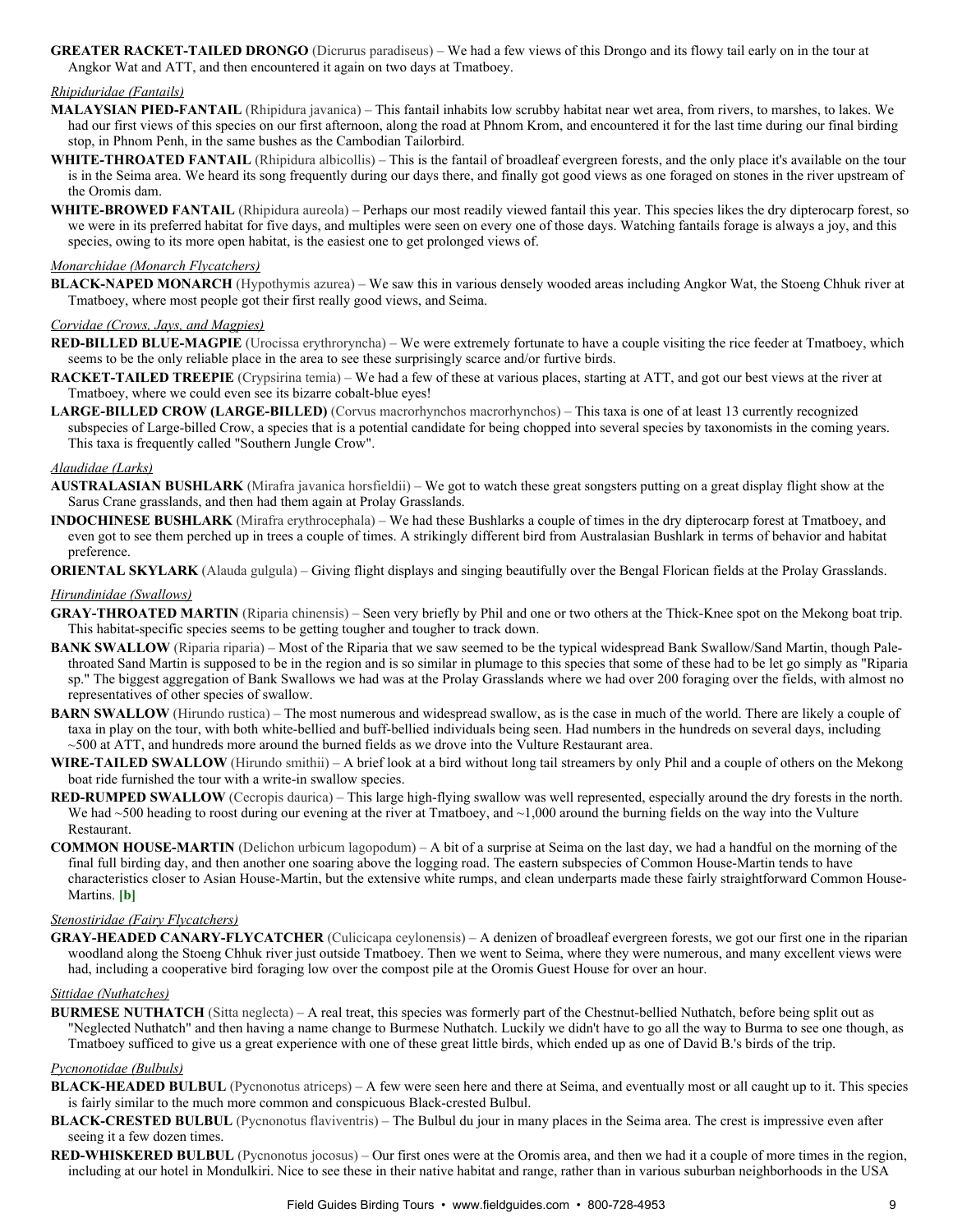where it has been introduced.

- **SOOTY-HEADED BULBUL** (Pycnonotus aurigaster) Tmatboey was the place for this species, which is one of the few bulbuls in the dry dipterocarp forests. The subspecies here has a yellow vent, unlike some groups which have bright red vents.
- **STRIPE-THROATED BULBUL** (Pycnonotus finlaysoni) Great views at the lunch table at Tmatboey, and then a few others later in the tour, around the bulbul capital that is Seima.
- YELLOW-VENTED BULBUL (Pycnonotus goiavier) The abundant bulbul around Siem Reap, many got their first views of this species on the hotel grounds, where they were even seen feeding fledglings. We saw it elsewhere as well, but this one really takes advantage of human habitation, where it is the dominant bulbul species (Siem Reap and Phnom Penh, especially).
- **STREAK-EARED BULBUL** (Pycnonotus blanfordi) Widespread and common, but not as conspicuous as some of its cousins. We got our first good looks at this species on day 1 of the tour at the Same Veasna Center garden.
- **PUFF-THROATED BULBUL** (Alophoixus pallidus) We ran into this bulbul at the Oromis dam road, and then along the logging road in the evening of our final full day.
- **OCHRACEOUS BULBUL** (Alophoixus ochraceus) We saw several of these at Seima, mostly at the Jahoo Gibbon Camp.
- **GRAYEYED BULBUL** (Iole propinqua) We ran into our first one at the river near Tmatboey, and then got into a few more in Bulbul land (Seima). **BLACK BULBUL (PSAROIDES GROUP)** (Hypsipetes leucocephalus concolor) – This is the typical resident all-dark subspecies that was so common at some places in Seima, especially around the Oromis area and east of Mondulkiri.
- **BLACK BULBUL (LEUCOCEPHALUS GROUP)** (Hypsipetes leucocephalus leucothorax) What a distinctive bird! We saw two of these Black Bulbuls with white heads and white down to the upper-breast on our morning birding east of Mondulkiri. These white-headed birds in the leucocephalus group are migrants from the north, and it seems like "H.l.leucothorax" is what we saw, based on the extent of the white below the head and onto the breast.

### *Cettiidae (Bush-Warblers and Allies)*

YELLOW-BELLIED WARBLER (Abroscopus superciliaris) – We had a very close encounter with one of these on our morning walk through the jungle at the Jahoo Gibbon Camp.

### *Phylloscopidae (Leaf Warblers)*

- **DUSKY WARBLER** (Phylloscopus fuscatus) Widespread, but often encountered only via its distinctive chip note. We got excellent views on our first afternoon at the Phnom Krom area, and then again foraging around a brush pile at the Oromis resort. **[b]**
- **YELLOW-BROWED WARBLER** (Phylloscopus inornatus) Widespread and abundant throughout the country, their habit of staying high in the canopy makes them a heard only bird much of the time. Despite this, we managed to get repeated good views of them, especially around Seima. One of the most remarkable birds of the tour was a leucistic Yellowbrowed Warbler, at the Stoeng Chhuk river outside Tmatboey. None of us had heard of leucism in Phylloscopus warblers, so this was quite a surprise, and funnily enough also provided the first good looks at the species for most participants. **[b]**
- **TWO-BARRED WARBLER** (Phylloscopus plumbeitarsus) Widespread in low densities, we first saw it at Angkor Wat, and then ran into it on several subsequent days, with the highest concentration being in the Seima area. **[b]**
- **PALE-LEGGED LEAF WARBLER** (Phylloscopus tenellipes) Its metallic chip note was heard repeatedly at several sites, but we never laid eyes on one of these typically furtive birds. **[b\*]**

### **Acrocephalidae (Reed-Warblers and Allies)**

**THICK-BILLED WARBLER** (Iduna aedon) – Good scope views at Phnom Krom during the first morning of birding!

- **BLACK-BROWED REED-WARBLER** (Acrocephalus bistrigiceps) Oddly, we didn't procure views of this, though we heard it at a couple of sites. **[\*]**
- **MANCHURIAN REED-WARBLER** (Acrocephalus tangorum) It is indeed strange when you get more and better looks at this species than at the more common Black-browed, but that's how it went this year. We got atypically good views of this cryptically plumaged skulker at the Prolay grasslands, thanks to the local guides, and were able to see all pertinent features, including more limited black above the supercilium and a narrow post-ocular eyestripe, than the similar Black-browed. We ran into another one at the Kratie marshes, where we heard it singing and a lucky few got looks at one foraging.
- **ORIENTAL REED-WARBLER** (Acrocephalus orientalis) This massive Reed-Warbler was seen well at Phnom Krom, ATT, and Kratie.

### *Locustellidae (Grassbirds and Allies)*

**STRIATED GRASSBIRD** (Megalurus palustris) – Best views of this distinctive species were at Phnom Krom on day 1.

- **PALLAS'S GRASSHOPPER-WARBLER** (Locustella certhiola) A nice surprise at the Kratie marshes where we heard one singing very close to us, and then had one fly out in front of us on the dike, though we never did get a look at this extreme skulker perched. **[b]**
- LANCEOLATED WARBLER (Locustella lanceolata) Amazing! Essentially the first bird of the trip, it was singing and calling as we got out of the bus, and then was more obliging than I've ever seen this species be, giving prolonged views right out in the open twice. **[b]**

### *Cisticolidae (Cisticolas and Allies)*

- **ZITTING CISTICOLA (ZITTING)** (Cisticola juncidis tinnabulans) Heard at ATT, and then a distant one seen in display flight at the rice paddies there.
- **GOLDEN-HEADED CISTICOLA** (Cisticola exilis equicaudatus) Heard on the day of the boat trip. [\*]
- **COMMON TAILORBIRD** (Orthotomus sutorius) Widespread in appropriate edge habitat, much more often heard than seen, but very good views on the first morning at Phnom Krom.
- **DARK-NECKED TAILORBIRD** (Orthotomus atrogularis) Got some views of these in forested areas, but perhaps the best views were near the lodge at Tmatboey.
- **CAMBODIAN TAILORBIRD** (Orthotomus chaktomuk) This recently discovered (discovered in 2009, described as a species in 2013) species was the last targeted species of the tour, on the final afternoon, and we connected with an obliging bird in the company of a herd of goats in its odd floodplain scrub habitat. This species is endemic to the Four Arms Plains in the Phnom Penh area. **[E]**

**BROWN PRINIA** (Prinia polychroa) – Good looks around Tmatboey, where it is fairly common in the open areas of the dry dipterocarp.

**RUFESCENT PRINIA** (Prinia rufescens) – Our first afternoon at Tmatboey furnished us with this low density species.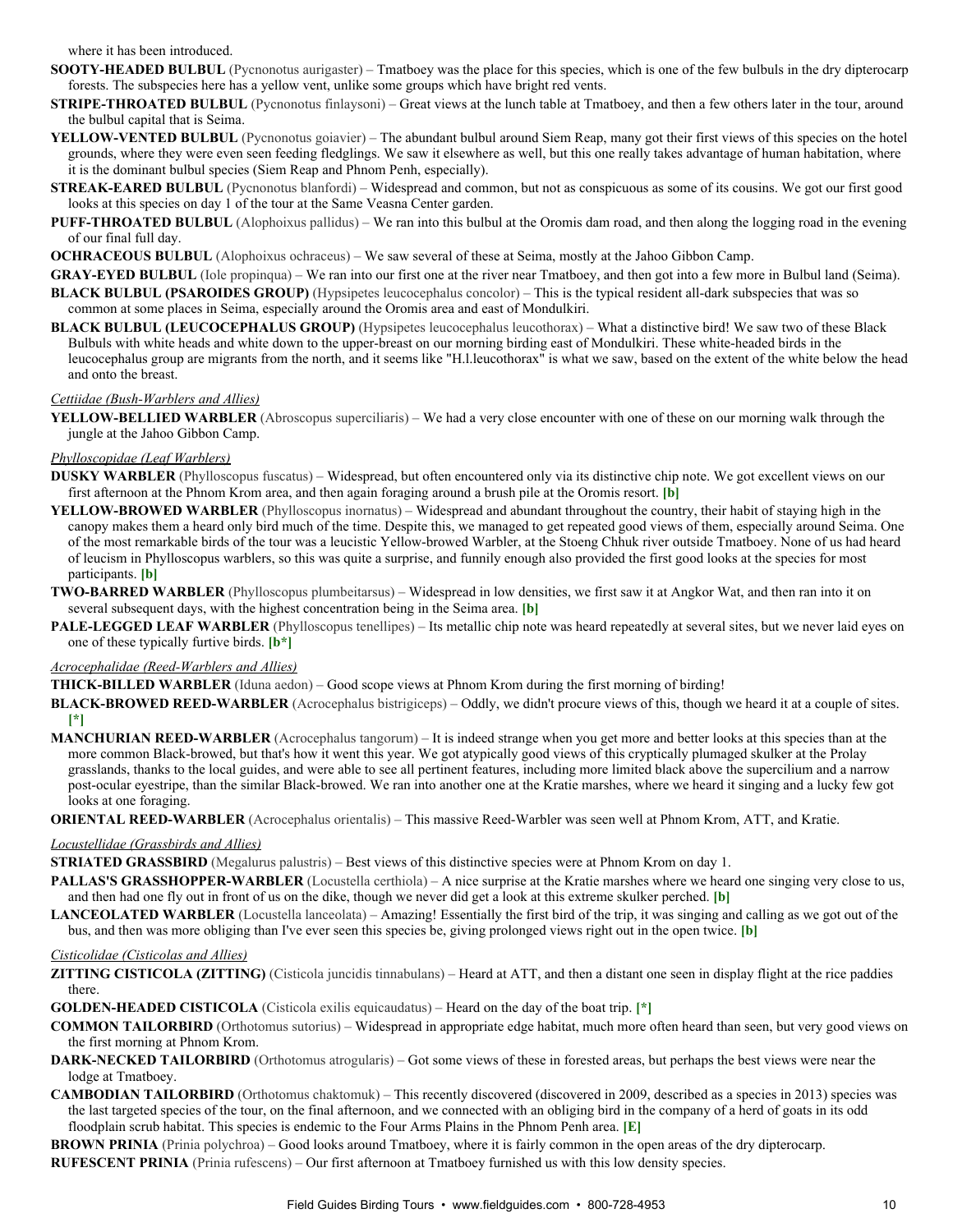**YELLOW-BELLIED PRINIA** (Prinia flaviventris) – Heard on the Mekong River boat trip at the Thick-Knee spot, but we never ended up laying eyes on one. **[\*]**

**PLAIN PRINIA** (Prinia inornata) – Common in marshy areas, and we got some great views around Phnom Krom.

### **Zosteropidae (White-eyes, Yuhinas, and Allies)**

**ORIENTAL WHITE-EYE** (Zosterops palpebrosus) – We ran into some of these in a couple of places at Seima, including more confiding than usual birds at the road near the Oromis dam.

### **Timaliidae (Tree-Babblers, Scimitar-Babblers, and Allies)**

**CHESTNUT-CAPPED BABBLER** (Timalia pileata) – Heard chattering all over the scrub at Baeng Toal, but not seen. [\*]

**PIN-STRIPED TIT-BABBLER** (Mixornis gularis) – Some views at the river near Tmatboey, and then very common at Seima, though heard more than seen.

**GRAY-FACED TIT-BABBLER** (Mixornis kelleyi) – Got some views of them foraging high in their preferred habitat of vine tangles east of Mondulkiri.

## *Leiothrichidae (Laughingthrushes and Allies)*

WHITE-CRESTED LAUGHINGTHRUSH (Garrulax leucolophus) – Great views of one bird coming in for rice at the Tmatboey feeding station, after a frustrating but typical Laughingthrush experience a couple of days prior in the forest around Tmatboey.

**LESSER NECKLACED LAUGHINGTHRUSH** (Garrulax monileger) – At least Doug and David H. got on one of these mixed in with the flock of shy White-crested Laughingthrushes in the Tmatboey forest.

**SILVER-EARED MESIA** (Leiothrix argentauris cunhaci) – Everyone eventually got on one of these good lookers on the road east of Mondulkiri.

### *Irenidae (Fairy-bluebirds)*

**ASIAN FAIRY-BLUEBIRD** (Irena puella) – We ran into quite a few of these around Seima, and got good views of both males and females.

### *Muscicapidae (Old World Flycatchers)*

**ASIAN BROWN FLYCATCHER** (Muscicapa dauurica) – The most common flycatcher throughout all habitats on the tour.

**ORIENTAL MAGPIE-ROBIN** (Copsychus saularis) – Widespread, but heard more than seen.

WHITE-RUMPED SHAMA (Copsychus malabaricus) – After hearing its beautiful song at the river near Tmatboey, we got a shockingly long view of one sitting still on a branch and preening near the Oromis dam.

**HAINAN BLUE-FLYCATCHER** (Cyornis hainanus) – The default Blue-flycatcher around Siem Reap, we got great views of a couple at Angkor Wat. **BLUETHROATED FLYCATCHER (BLUETHROATED)** (Cyornis rubeculoides klossi) – We got real nice views of a male that we were able to study and photograph thoroughly enough to be confident that it was this subspecies.

**VERDITER FLYCATCHER** (Eumyias thalassinus) – Seen once at the river at Tmatboey, and then seen frequently around Seima.

**BLUETHROAT** (Luscinia svecica) – At least three individuals going between the dense vegetation and the muddy edges of the small pond at the Prolay Grasslands. **[b]**

**TAIGA FLYCATCHER** (Ficedula albicilla) – Very widespread, but more retiring than Asian Brown. **[b]**

- WHITE-THROATED ROCK-THRUSH (Monticola gularis) Great scope views of two obliging females at Angkor Wat, this is often very difficult to track down.
- **BLUE ROCK-THRUSH** (Monticola solitarius) A few had one perching on the temple at Bayon, and then all saw the female perched up on the Preah Vihear city hall building during our rest stop on the way to Baeng Toal. Neither could be identified to subspecies.
- **SIBERIAN STONECHAT (PRZEVALSKI'S)** (Saxicola maurus przewalskii) Widespread in the open areas around Siem Reap and out to the Prolay Grasslands.

**PIED BUSHCHAT** (Saxicola caprata) – Widespread and abundant.

### *Sturnidae (Starlings)*

- **GOLDEN-CRESTED MYNA** (Ampeliceps coronatus) We pulled this one out at Seima as the tour clock wound down during the evening of the final full day of birding.
- **COMMON HILL MYNA** (Gracula religiosa) First good views were at Ta Prohm, and then some more in Seima. This bird is widely persecuted for the cage bird trade because of its beautiful vocal repertoire, and they are much scarcer than they used to be.

**BLACK-COLLARED STARLING** (Gracupica nigricollis) – Seen well a few times around Siem Reap, including at Phnom Krom and ATT.

**ASIAN PIED STARLING** (Gracupica contra) – A nice surprise in the small pond at the Prolay Grasslands near where the Manchurian Reed-Warbler was.

- WHITE-SHOULDERED STARLING (Sturnia sinensis) Some in flight views early on in the tour, at Phnom Krom, allowed most to at least lay eyes on this low density species.
- **CHESTNUT-TAILED STARLING** (Sturnia malabarica) First encounter was at the Koh Ker pavilion, near the White-rumped Falcon. Also encountered at the Vulture Restaurant and around Seima, especially feeding on fruits east of Mondulkiri.

**COMMON MYNA** (Acridotheres tristis) – Widespread.

**VINOUSBREASTED STARLING** (Acridotheres burmannicus) – Excellent views of them feeding on the cow carcass at the Vulture Restaurant, and then a brief view of one east of Mondulkiri.

**GREAT MYNA** (Acridotheres grandis) – Common around Siem Reap, especially at Phnom Krom. Lower densities elsewhere.

### *Chloropseidae (Leafbirds)*

**BLUE-WINGED LEAFBIRD** (Chloropsis cochinchinensis) – We got some nice views of this species at Seima.

**GOLDEN-FRONTED LEAFBIRD** (Chloropsis aurifrons) – The default Leafbird in the dry dipterocarp forest around Tmatboey, they seem to like open forest more than Blue-winged does.

### *Dicaeidae (Flowerpeckers)*

**THICK-BILLED FLOWERPECKER** (Dicaeum agile) – Everyone caught up to this one east of Mondulkiri.

YELLOW-VENTED FLOWERPECKER (Dicaeum chrysorrheum) – Great views of this distinctive streaky flowerpecker at the Oromis dam.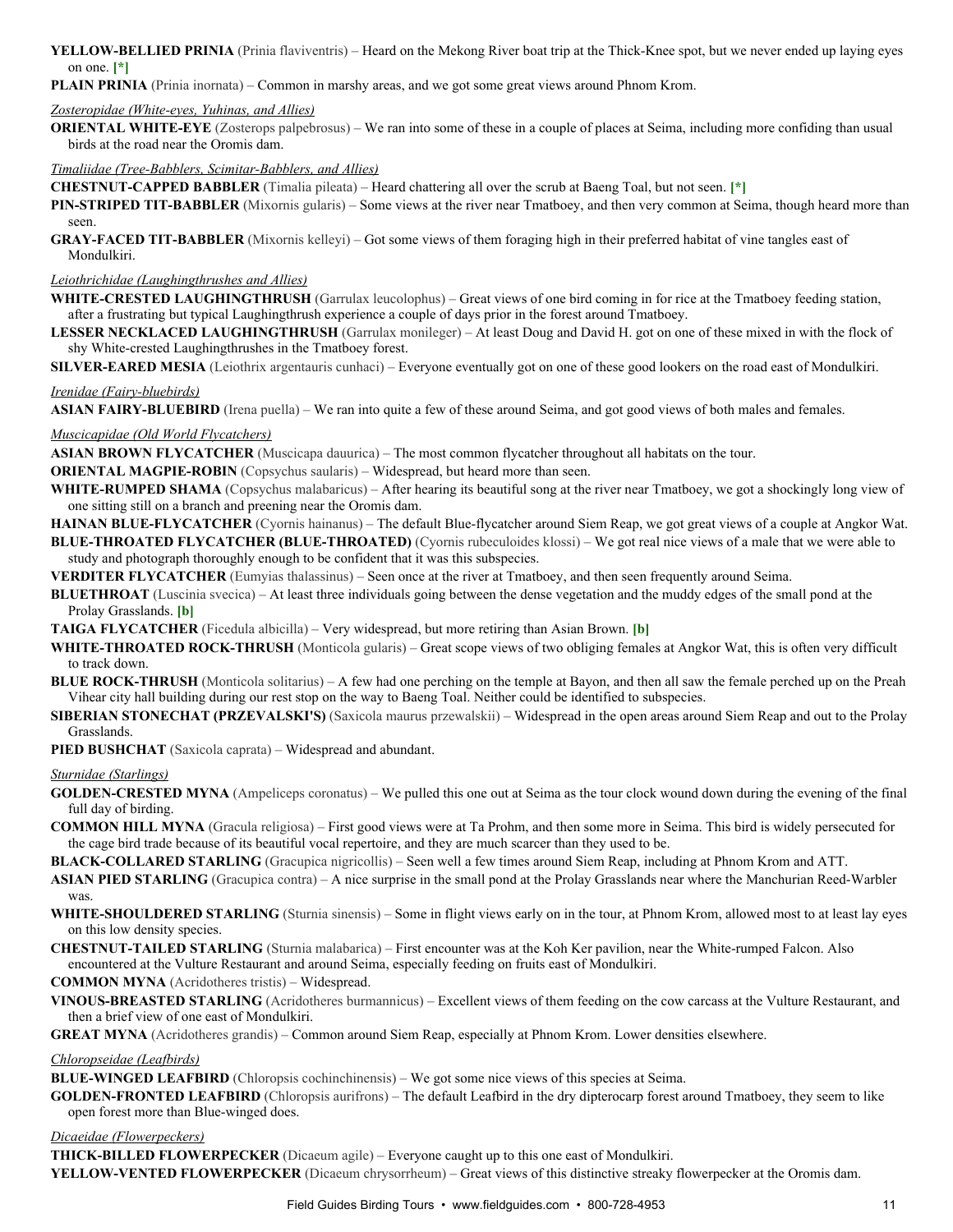- **PLAIN FLOWERPECKER** (Dicaeum minullum) The most numerous flowerpecker encountered on the tour, they were quite common around Seima.
- **SCARLET-BACKED FLOWERPECKER** (Dicaeum cruentatum) Great views of both males and females around the great flowers at the Oromis Guest House.

#### *Nectariniidae (Sunbirds and Spiderhunters)*

**RUBY-CHEEKED SUNBIRD** (Chalcoparia singalensis) – A couple around Tmatboey, and then a female east of Mondulkiri.

- PLAIN-THROATED SUNBIRD (BROWN-THROATED) (Anthreptes malacensis malacensis) Also known as Brown-throated Sunbird, we got great looks at both males and females at the Sam Veasna Center garden.
- **VAN HASSELT'S SUNBIRD** (Leptocoma brasiliana emmae) After being almost comedically tricky, they finally allowed themselves to be seen by all at the Stoeng Chhuk river near Tmatboey.

**PURPLE SUNBIRD** (Cinnyris asiaticus) – The go-to sunbird in the dry dipterocarp. [N]

- **OLIVE-BACKED SUNBIRD (OLIVE-BACKED)** (Cinnyris jugularis flammaxillaris) Widespread, but especially numerous around Siem Reap. [N] **BLACK-THROATED SUNBIRD** (Aethopyga saturata johnsi) – While the strikingly beautiful form of Black-throated Sunbird is not officially classified as to subspecies (currently considered "of unknown racial identity" according to HBW), it looks just like the very rangerestricted subspecies A.s.johnsi just over the border and thought by some to be restricted to the Langbian Plateau of Vietnam. In any event, this is a good candidate for being split from other forms of Black-throated Sunbird in the future. We got some heart-stopping views of these in the Oromis area, and this distinctive taxa was one of Phil's birds of the tour.
- **CRIMSON SUNBIRD** (Aethopyga siparaja) Boom. What a bird those males are. Common around Seima, with some phenomenal views for all. David H. voted this as one of his best birds of the tour, and it's really easy to see why!
- LITTLE SPIDERHUNTER (Arachnothera longirostra) Eventually got views for all of this distinctively long-billed sunbird at the Oromis Guest House.
- **STREAKED SPIDERHUNTER** (Arachnothera magna) Common around the Seima area, we even got some uncharacteristically good views of the species east of Mondulkiri and then in Seima Forest proper, near the logging road.

### *Motacillidae (Wagtails and Pipits)*

- **FOREST WAGTAIL** (Dendronanthus indicus) Trickier this year than normal, most people got views of one of the two slippery individuals we found at Angkor Wat.
- **EASTERN YELLOW WAGTAIL (MANCHURIAN)** (Motacilla tschutschensis macronyx) The only ones we were able to nail to subspecies were of this taxa. Somewhat common in appropriate habitat around Siem Reap, but we didn't run into them much after that.
- **MEKONG WAGTAIL** (Motacilla samveasnae) Another great regional specialty, we got some good views and even heard them singing and calling on our Mekong River boat ride. This species specializes in vegetated islands in the middle of the Mekong River, and was only recently described, with its specific epithet being given in honor of Sam Veasna.

**PADDYFIELD PIPIT** (Anthus rufulus) – Widespread in appropriate habitat.

**OLIVE-BACKED PIPIT** (Anthus hodgsoni) – Tricky to get a hold of this year, though we did have a nice flock of ~25 calling birds flying by on our first evening in Tmatboey. **[b]**

**REDTHROATED PIPIT** (Anthus cervinus) – We got good listens and looks at the Sarus Crane fields. **[b]**

#### *Passeridae (Old World Sparrows)*

**HOUSE SPARROW** (Passer domesticus) – Expanding through Southeast Asia rapidly, and we encountered them on most days.

- **PLAIN-BACKED SPARROW** (Passer flaveolus) A decent showing of them at several places, including Phnom Krom, ATT, Kratie Rice Fields, and the Cambodian Tailorbird spot.
- **EURASIAN TREE SPARROW** (Passer montanus) Still the most common Passer species in the region, but we'll see if that remains the case as House Sparrow expands.

*Ploceidae (Weavers and Allies)*

**ASIAN GOLDEN WEAVER** (Ploceus hypoxanthus) – Really difficult this year. We were hurt in our quest for this by very high winds during both of our visits to the Kratie rice paddies, and we only managed to get one perched for long enough for a very few to see.

## *Estrildidae (Waxbills and Allies)*

**RED AVADAVAT** (Amandava amandava) – We had several of these flying around the Prolay Grasslands, including a couple of males, and eventually got good looks at a female on the ground out in the open.

**WHITE-RUMPED MUNIA** (Lonchura striata) – Seen briefly a couple of times around Kratie, both at the hotel and at the rice fields.

**SCALY-BREASTED MUNIA** (Lonchura punctulata) – The common Lonchura throughout. High count was ~200 individuals feeding in a field at the Kratie rice paddies.

# **MAMMALS**

**LYLE'S FLYING FOX** (Pteropus lylei) – We went to a colony of these at the Royal Garden in Siem Reap.

**CRAB-EATING MACAQUE** (Macaca fascigularis) – Also known as Long-tailed Macaque, this was the species that was common around Angkor, including Bayon, and we also saw some at Seima.

**PIGTAIL MACAQUE** (Macaca nemestrina) – We saw one or two mixed in with Crabeating Macaques at Angkor.

- **BLACK-SHANKED DOUC LANGUR** (Pygathrix nigripes) Eastern Cambodia is the last stronghold of this species, with only around 1,000 known to exist outside the country. We ran into this handsome primate at least three times while in the Seima Forest, and some looks were so good that Kristine voted for this as one of here three "birds" of the tour!
- **BURMESE HARE** (Lepus peguensis) Seen by a lucky few during our first full day at Tmatboey.

**FINLAYSON'S SQUIRREL** (Callosciurus finlaysoni) – This unmistakeable reddish squirrel is the default species around Siem Reap.

**GRAY-BELLIED SQUIRREL** (Callosciurus caniceps) – We saw several of these in the Seima area, where they are the common medium/large squirrel.